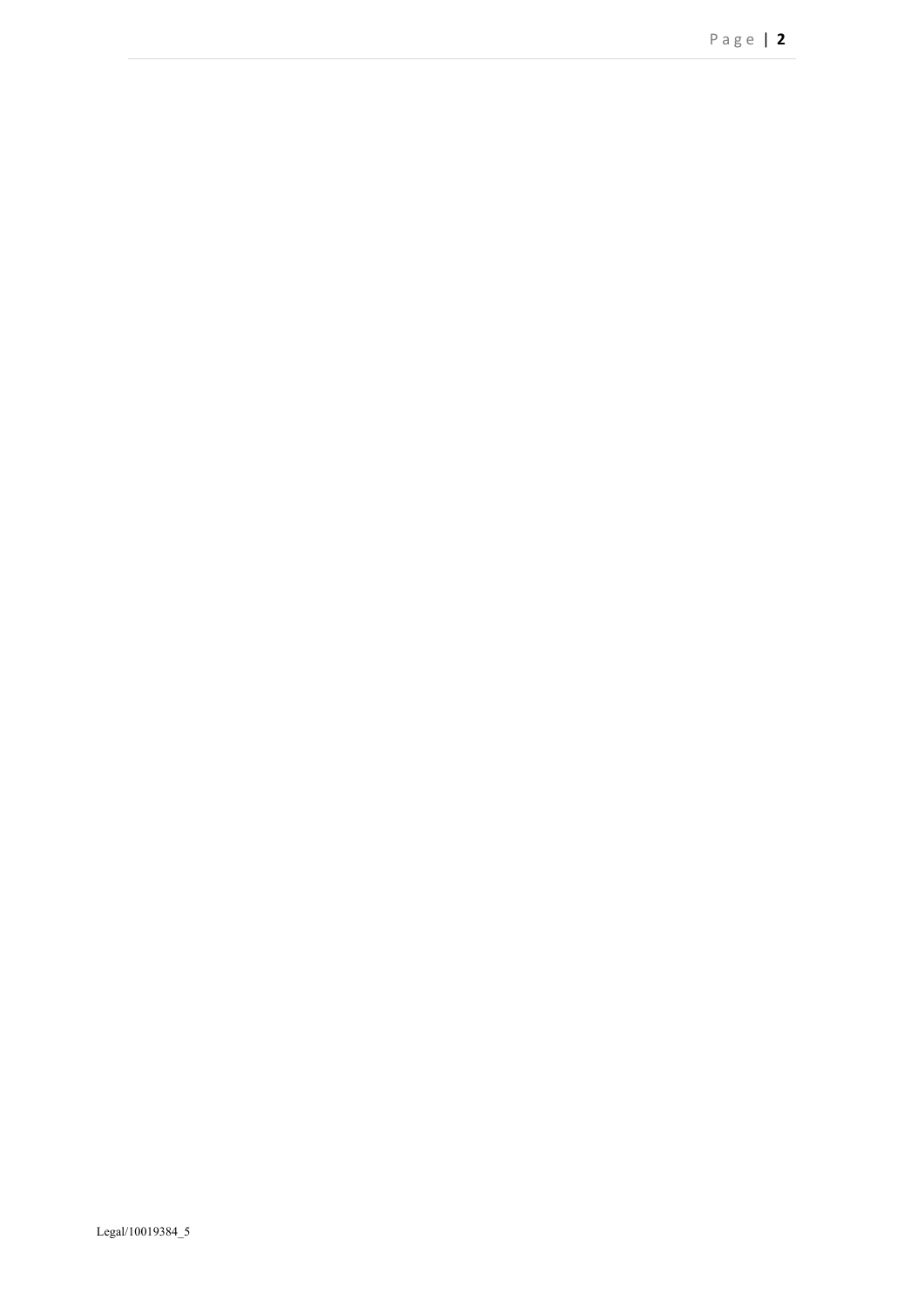## <span id="page-2-0"></span>**Sydney Rangers Football Club Inc. Constitution**

| 1.  |                                                                                             |  |
|-----|---------------------------------------------------------------------------------------------|--|
| 2.  |                                                                                             |  |
| 3.  |                                                                                             |  |
|     |                                                                                             |  |
| 4.  | Membership Qualifications, Membership Classes, Rights of Members and Transfer5              |  |
| 5.  |                                                                                             |  |
| 6.  |                                                                                             |  |
| 7.  |                                                                                             |  |
| 8.  |                                                                                             |  |
| 9.  |                                                                                             |  |
| 10. |                                                                                             |  |
| 11. |                                                                                             |  |
| 12. |                                                                                             |  |
| 13. |                                                                                             |  |
| 14. |                                                                                             |  |
| 15. |                                                                                             |  |
|     |                                                                                             |  |
| 16. | Powers of the Committee, Appointment of the Public Officer and Club's regulations, codes of |  |
|     |                                                                                             |  |
| 17. |                                                                                             |  |
| 18. |                                                                                             |  |
| 19. |                                                                                             |  |
| 20. |                                                                                             |  |
| 21. |                                                                                             |  |
| 22. |                                                                                             |  |
| 23. |                                                                                             |  |
| 24. |                                                                                             |  |
| 25. |                                                                                             |  |
|     |                                                                                             |  |
| 26. |                                                                                             |  |
| 27. |                                                                                             |  |
| 28. |                                                                                             |  |
| 29. |                                                                                             |  |
| 30. |                                                                                             |  |
| 31. |                                                                                             |  |
| 32. |                                                                                             |  |
| 33. |                                                                                             |  |
| 34. |                                                                                             |  |
| 35. |                                                                                             |  |
| 36. |                                                                                             |  |
|     |                                                                                             |  |
| 37. |                                                                                             |  |
| 38. |                                                                                             |  |
| 39. |                                                                                             |  |
| 40. |                                                                                             |  |
| 41. |                                                                                             |  |
| 42. |                                                                                             |  |
| 43. |                                                                                             |  |
| 44. |                                                                                             |  |
| 45. |                                                                                             |  |
| 46. |                                                                                             |  |
|     |                                                                                             |  |
|     |                                                                                             |  |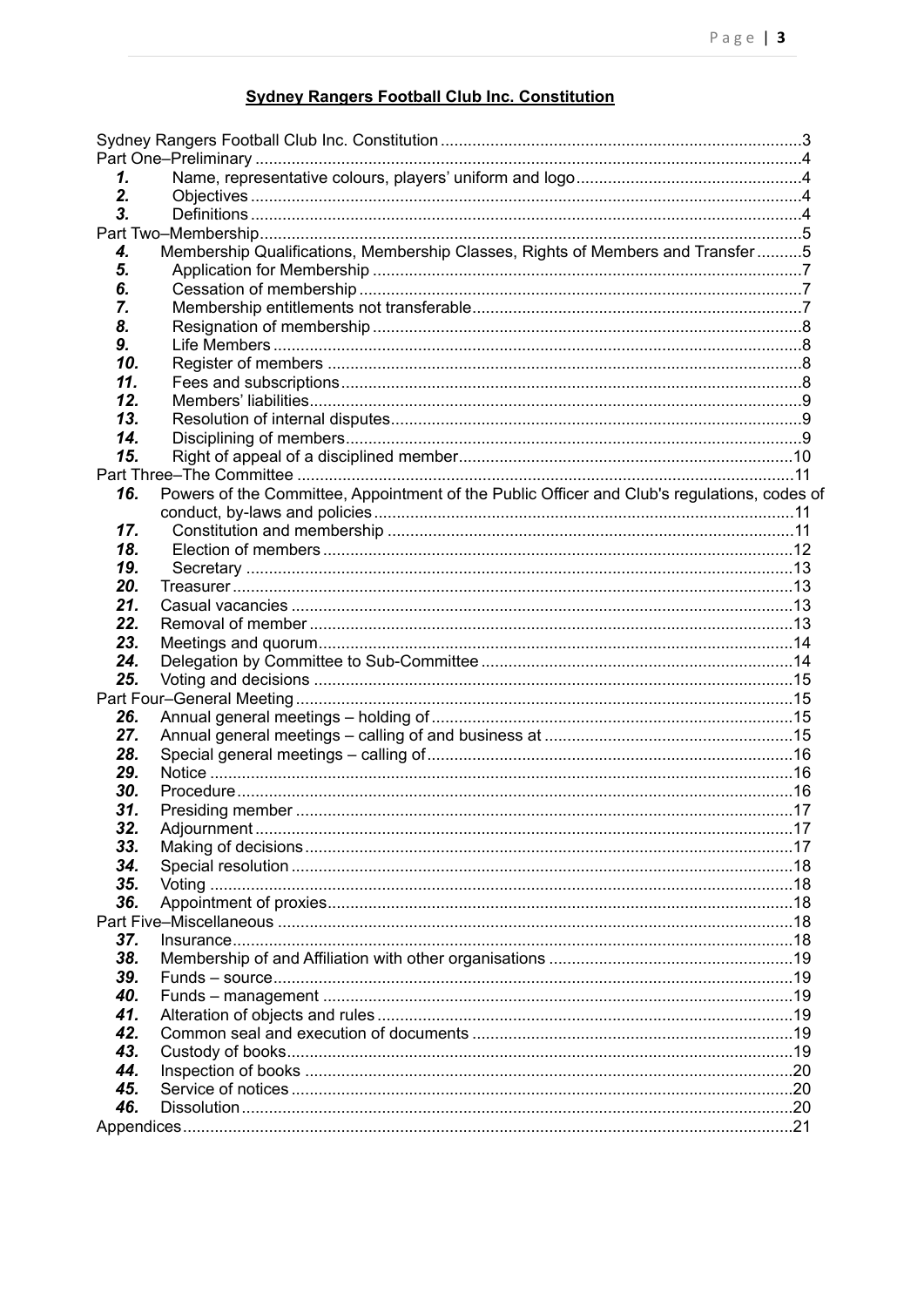### <span id="page-3-0"></span>**Part One–Preliminary**

#### *1. Name, representative colours, players' uniform and logo*

- <span id="page-3-1"></span>1.1.The name of the Club shall be Sydney Rangers Football Club Inc.
- 1.2. The representative colours of the Club shall be sky blue, white and black which may be used each on their own or in any combination. The Committee may from time to time authorise the use of other representative colours for the Club for specific games, tournaments, competitions or events.
- 1.3. The Committee shall determine from time to time the design of the players' soccer uniform.
- <span id="page-3-2"></span>1.4. The Committee shall determine from time to time the design of the Club's logo.

#### *2. Objectives*

2.1.The objectives of the Club shall be:

- (a) To promote participation in soccer within the LGBTQ+ Community and its allies.
- (b) To, where feasible, develop the competition skills of members through participation in soccer competitions, tournaments and events run within the Sydney region.
- (c) To, whenever possible, enter team(s) to represent the Club in soccer and/or futsal competitions, tournaments and events of the International Gay and Lesbian Football Association (**IGLFA**), the Federation of Gay Games (such as the Gay Games), the Gay and Lesbian International Sport Association (such as the Outgames), the New South Wales Amateur Soccer Federation or Soccer New South Wales, Futsal NSW or Indoor 5s Futsal, or all their respective successors, any other competitions, tournaments and events organised by the LGBTQ+ Community and any competitions, tournaments and events which the Committee may from time to time authorise by resolution.
- (d) To financially, whenever feasible, assist members selected to represent the Club at national or international soccer competitions, tournaments and events and to co-ordinate fundraising activities and sponsorship for this purpose.
- (e) To co-ordinate social activities amongst the Club membership.
- (f) To whenever feasible, assist IGLFA, Pride Football Australia Incorporated, The Flyjng Bats Women's Football Club, Sydney Gay and Lesbian Mardi Gras Ltd and other organisations representing the LGBTQ+ community or elements of the community to organise or host football competitions and other sporting and non-sporting events, including but not limited to Sydney World Pride in 2023.

### *3. Definitions*

<span id="page-3-3"></span>3.1.In these rules:

*Club* means the Sydney Rangers Football Club Inc.

*Director-General* means the Director-General of the Department of Fair Trading.

*Financial member* means any Ordinary member who has paid all money payable by that member to the Club by the due date for payment.

*Life member* means a person conferred automatic membership to the society for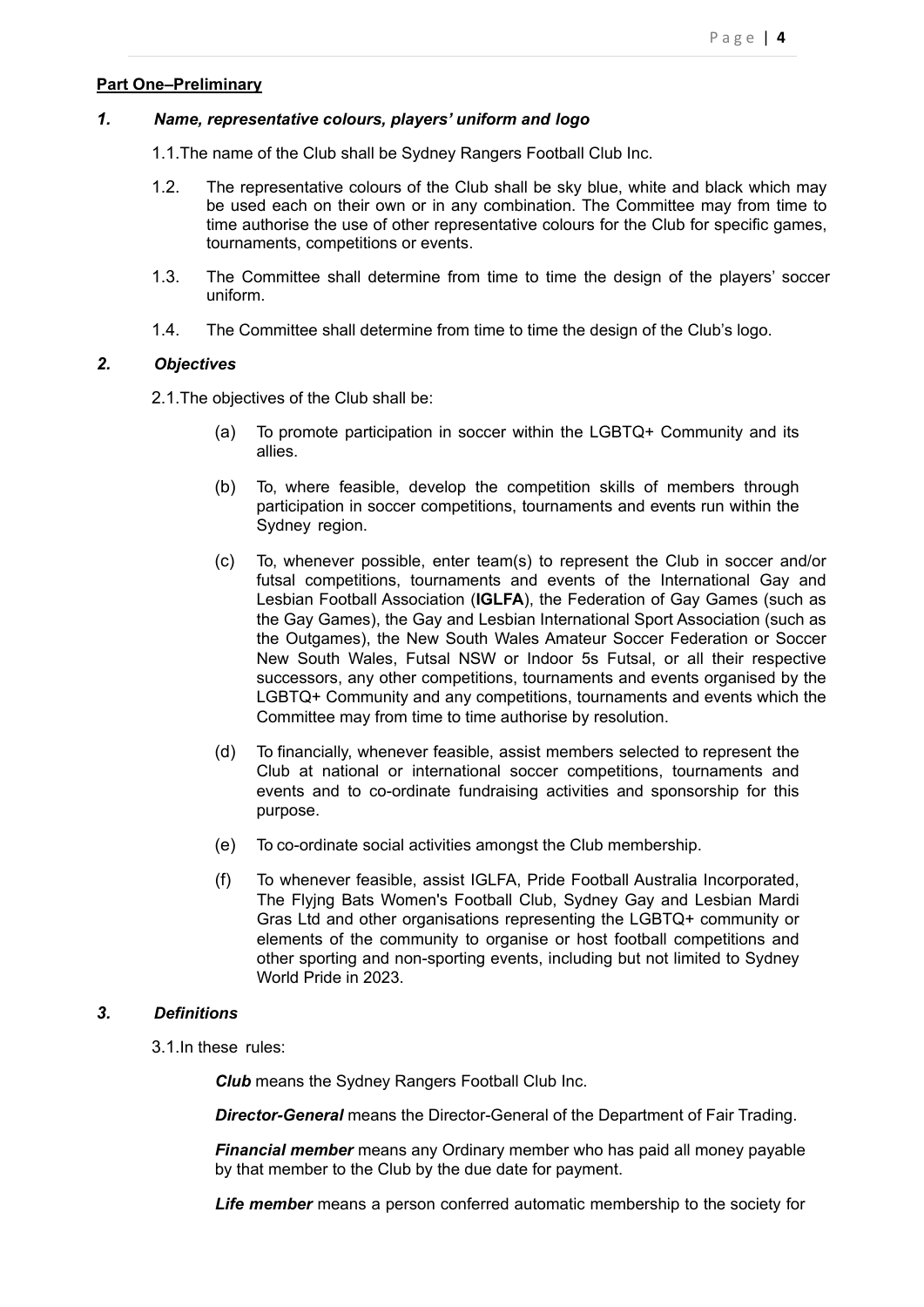life by resolution at a General Meeting.

*LGBTQ+ Community* is used in these rules in its broadest sense and includes (but is not limited to) lesbians, gays, bisexuals, transgender, queer and nonbinary people.

*Ordinary member* means a member of the Committee who is not an officebearer of the Club, as referred to in rule 17.2.

#### *Secretary* means:

- (a) the person holding office under these rules as Secretary of the Club, or
- (b) if no such person holds that office the public officer of the Club.

*Special general meeting* means a general meeting of the Club other than an annual general meeting.

"**the Act**" means the *Associations Incorporation Act 2009*.

"**the Regulation**" means the *Associations Incorporation Regulation 2010*.

- 3.2.In these rules:
	- (a) a reference to a function includes a reference to a power, authority and duty, and
	- (b) a reference to the exercise of a function includes, if the function is a duty, a reference to the performance of the duty.
- 3.3. The provisions of the *Interpretation Act 1987* apply to and in respect of these rules in the same manner as those provisions would so apply if these rules were an instrument made under the Act.

### <span id="page-4-0"></span>**Part Two–Membership**

### *4. Membership Qualifications, Membership Classes, Rights of Members and Transfer*

- <span id="page-4-1"></span>4.1. (a) The rights and privileges conferred on a member under this Constitution are subject to the member being a financial member at the relevant time.
	- (b) A person is qualified to be a member of the Club if, but only if:
		- (i)a member of the unincorporated club immediately before its registration and who has not since registration of the Club ceased to be a member.

or

(ii)the person is a natural person:

- (A) who has applied for membership of the Club as provided by rule 5, and
- (B) who has been approved for membership of the Club by the Committee of the Club.
- 4.2. A person who qualifies for membership may be admitted to any one of the following classes of membership, subject to payment of the admission fee and annual subscription applicable for the relevant class of membership (regardless of whether the application is made at any time after commencement of a membership year, but subject to rule [11.3](#page-7-4)):
	- (a) Full Playing Member;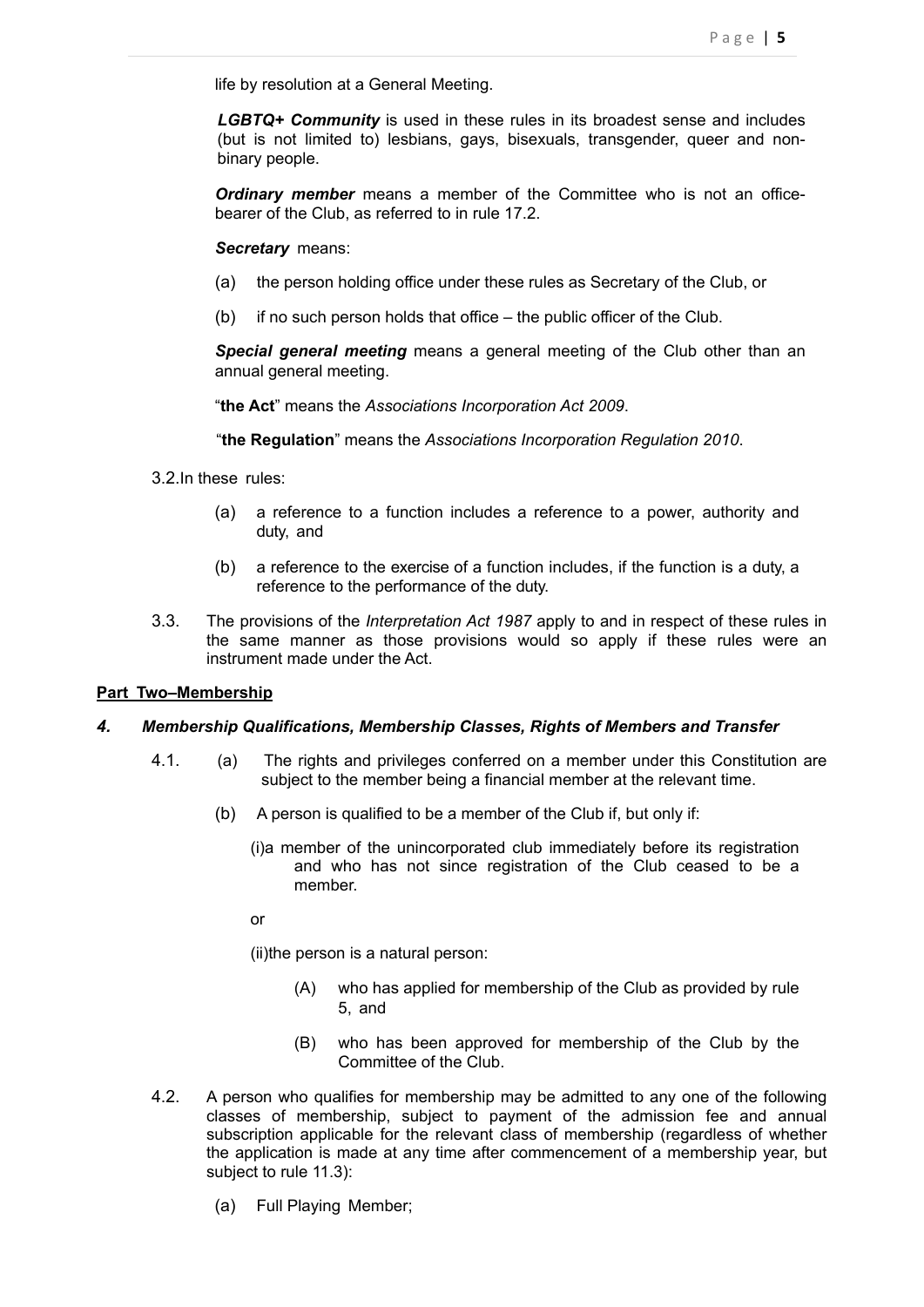- (b) Social Playing Member;
- (c) Supporter Member;
- (d) Affiliate Member; or
- (e) Life Member
- 4.3. The rights of members to participate in playing and other activities of the Club are as follows:
	- (a) Full Playing Members

Full Playing Members are entitled to play in organised amateur competitions and tournaments in which the Club participates, are entitled to play in social games of the Club and are entitled to participate in all other playing and social activities of the Club as approved by the Committee. Eligibility of any member to play in any game or competition or to participate in any activity is subject to the rules of any relevant organisation which controls the game, competition or activity and subject to team selection.

(b) Social Playing Members

Social Playing Members are entitled to play in social games of the Club and are entitled to participate in such other playing and social activities as approved by the Committee from time to time and may participate in a limited number of amateur competition games and tournaments as approved by the Committee from time to time. Eligibility of any member to play in any game or competition, tournament or to participate in any activity is subject to the rules of any relevant organisation which controls the game, competition or activity and subject to team selection.

(c) Supporter Members

Supporter members are entitled to participate in such limited number of social games of the Club and other playing and social activities as approved by the Committee from time to time.

(d) Affiliate Member

Affiliate members are those who are financial members of an affiliated Club as agreed by the Committee, from time to time. Affiliate members are entitled to play in social games of the Club and are entitled to participate in playing, social and amateur competition activities as approved by the Committee, from time to time. Eligibility of any member to play in any game or competition or tournament is subject to the rules of any relevant organisation which controls the game, competition or activity and is subject to team selection

- 4.4. (a) Rules 4.2, 4.3 and 4.4, existing members who are play in amateur competition will be transferred to Full Playing membership. Other existing members may apply to the Committee for membership of the any of the classes of membership referred to in Rule 4.2, subject to any rule of this Constitution, including, without limitation, the eligibility requirements of each class of membership.
	- (b) A member may apply to the Committee for transfer from one class of membership to another class of membership, subject to meeting any eligibility requirements for the class and payment of the entrance or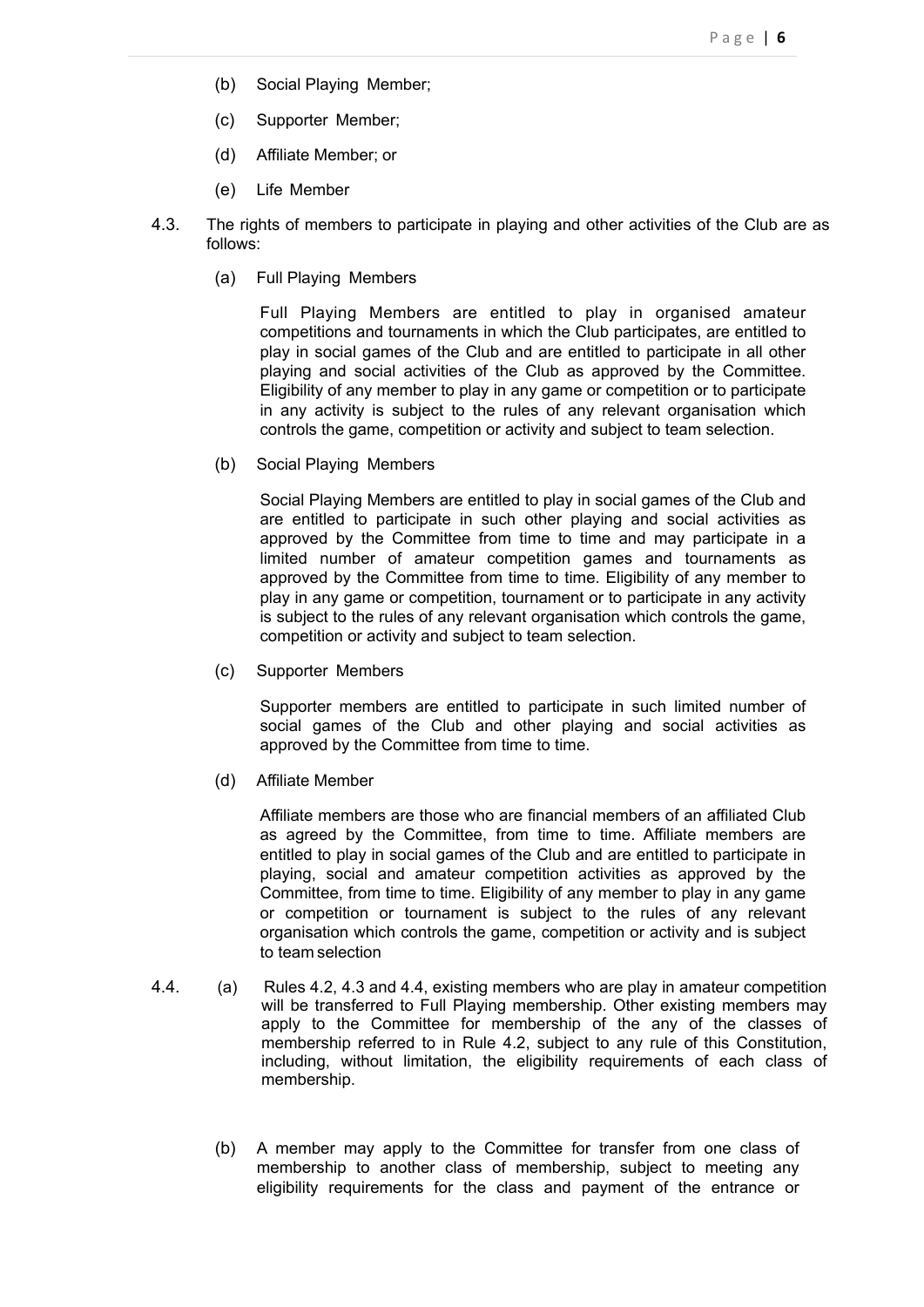subscription fees for that class.

(c) The Committee may, if thought appropriate, make an adjustment in the entrance fee (if any) and the subscription paid or payable by the member transferred for the membership year in which the transfer takes place.

## *5. Application for Membership*

- <span id="page-6-0"></span>5.1. An application by a person for membership of the Club:
	- (a) must be made by the individual seeking membership of the Club in writing in the form as approved by the Committee from time to time or such other method as may be determined by the Committee from time to time; and
	- (b) which membership must be lodged with the Committee.
- 5.2. As soon as practicable after receiving an application for membership, a member of the Committee must refer the application to the Committee, which is to determine whether to approve, defer or to reject the application.
- 5.3. As soon as practicable after the Committee makes that determination to accept or reject the application, the Secretary must:
	- (a) notify the applicant, in writing, that the Committee approved or rejected the application (whichever is applicable), and
	- (b) if the Committee approved the application, request the nominee to pay (within the period of 28 days after receipt by the applicant of the notification) the sum payable under these rules by a member as entrance fee and annual subscription.
- 5.4. If the Committee determines to defer the application, the Committee must as soon as practicable;
	- (a) notify the applicant, in writing, that the Committee deferred the application and identify the reasons for deferring that application; and
	- (b) inform the applicant of the date when the deferred application will be redetermined.
- 5.5. The Secretary must, on payment by the applicant of the amounts referred to in rule 5.3(b) within the period referred to in that provision, enter the applicants name in the register of members and, on the name being so entered, the applicant becomes a member of the Club.

## *6. Cessation of membership*

- <span id="page-6-1"></span>6.1. A person ceases to be a member of the Club if the person:
	- (a) dies, or
	- (b) resigns membership, or
	- (c) fails to pay his or her annual membership fees within 3 months of them becoming due, or such other period of time as the Committee may allow.
	- (d) is expelled from the Club.

### *7. Membership entitlements not transferable*

<span id="page-6-2"></span>7.1. A right, privilege or obligation that a person has by reason of being a member of the Club: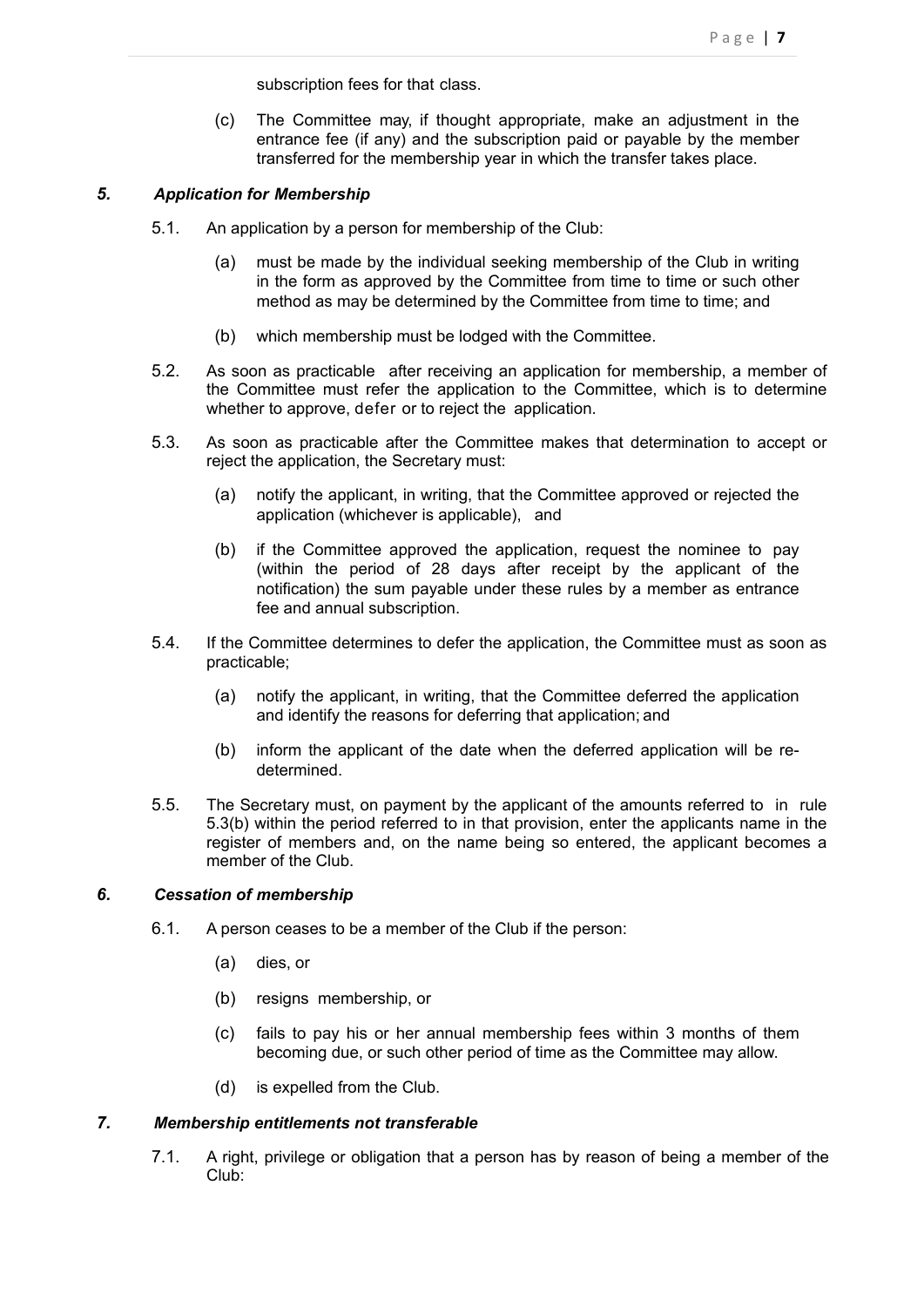- (a) is not capable of being transferred or transmitted to another person, and
- (b) terminates on cessation of the person's membership.

#### *8. Resignation of membership*

- <span id="page-7-0"></span>8.1. A member of the Club is not entitled to resign that membership except in accordance with this rule.
- 8.2. A member of the Club who has paid all amounts payable by the member to the Club in respect of the member's membership may resign from membership of the Club by first giving to the Secretary written notice of at least one month (or such other period as the Committee may determine) of the member's intention to resign and, on the expiration of the period of notice, the member ceases to be a member.
- 8.3. If a member of the Club ceases to be a member under clause (2), and in every other case where a member ceases to hold membership, the Secretary must make an appropriate entry in the register of members recording the date on which the member ceased to be a member.

## *9. Life Members*

- <span id="page-7-1"></span>9.1. At a general meeting of the Club, a member who has offered significant service to the Club may be nominated for life membership.
- 9.2. A motion conferring life membership may be passed by a two-thirds majority of the meeting.
- 9.3. Life Members are entitled to all the benefits of membership of Full Playing Members but are not required to pay any fees or subscriptions except as provided by this rule. Life Members who play in a winter competition will receive a deduction equal to the value of a Social membership subscription from the subscriptions applicable to registration and insurance for playing in the winter competition, but otherwise the balance of those fees and subscriptions will be payable by Life Members for the relevant winter competition.
- <span id="page-7-2"></span>9.4. The names of life members shall be recorded in Appendix 1 of these rules.

### *10. Register of members*

- 10.1. The Club must establish and maintain a register of members of the Club specifying the name and address of each person who is a member of the together with the date on which the person became a member and the class of membership to which they belong.
- 10.2. The register of members must be kept at the principal place of administration of the Club and must be open for inspection, free of charge, by any member of the Club at any reasonable hour.
- 10.3. A member of the Club may obtain a copy of any part of the register on payment of a fee of \$1 for each page copied or, if some other amount is determined by the Committee, that other amount.

## *11. Fees and subscriptions*

- <span id="page-7-3"></span>11.1. A member of the Club must, on admission to membership, pay to the Club a fee of \$2 or, if some other amount is determined by the Committee, that other amount.
- 11.2. In addition to any amount payable by the member under clause (1), a member of the Club must pay to the Club an annual membership fee of \$2 or, if some other amount is determined by the Committee, that other amount.
- <span id="page-7-4"></span>11.3. The Committee shall be empowered to waive payment of any of the above fees and subscriptions without limiting the privileges attaching to membership of the Club.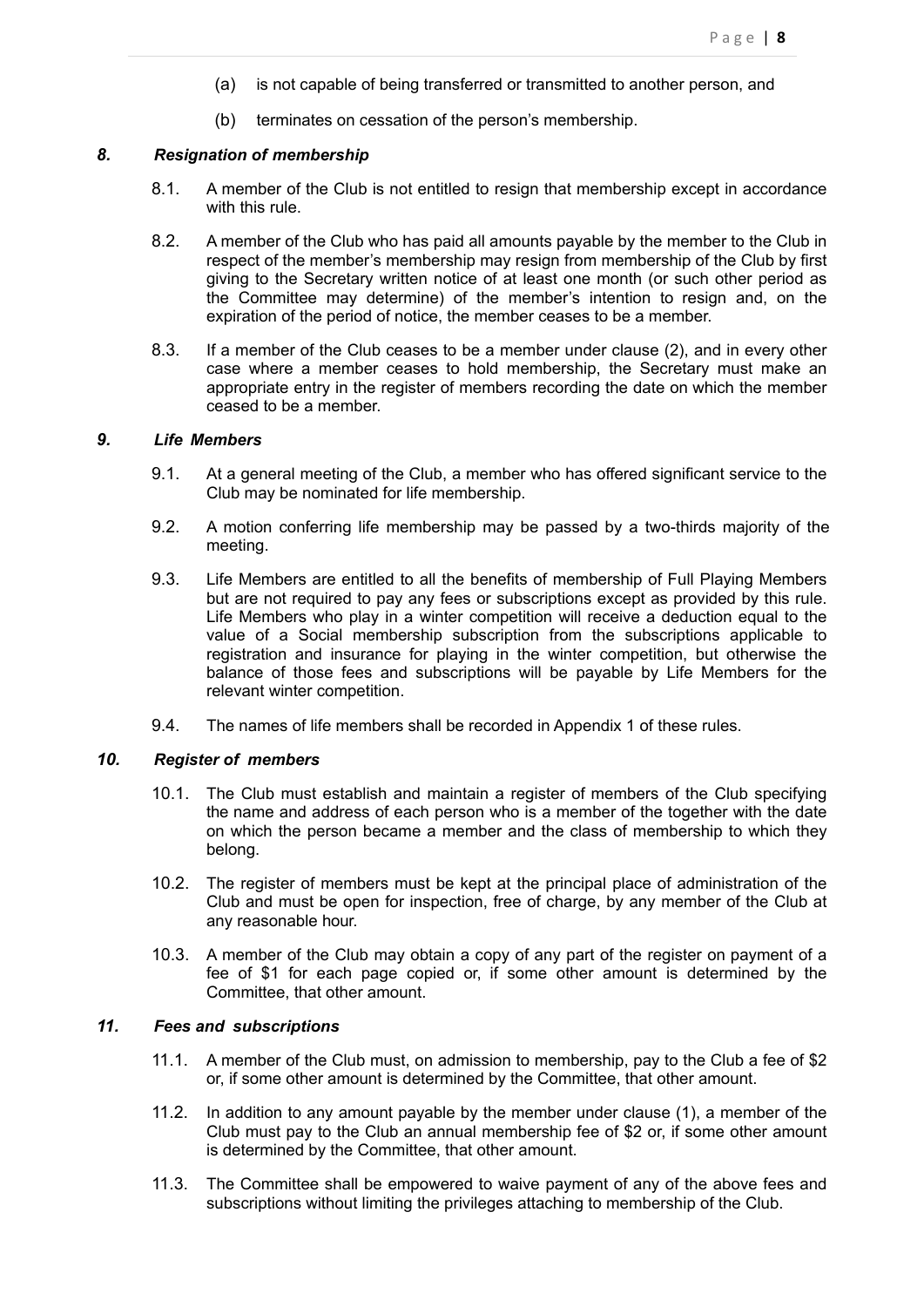11.4. The Committee may set admission fees and annual subscription fees for different classes of membership.

#### *12. Members' liabilities*

<span id="page-8-0"></span>12.1. The liability of a member of the Club to contribute towards the payment of the debts and liabilities of the Club or the costs, charges and expenses of the winding up of the Club is limited to the amount, if any, unpaid by the member in respect of membership of the Club as required by rule 11.

#### *13. Resolution of internal disputes*

- <span id="page-8-1"></span>13.1. Subject to rules 13.3, 14 and 15, disputes between members (in their capacity as members) of the Club, and disputes between members and the Club, are to be referred to a community justice centre for mediation in accordance with the *Community Justice Centres Act 1983.* For the avoidance of doubt, this rule will not apply to a disciplinary matter being or having been dealt with under rules 14 or 15.
- 13.2. At least 7 days before a mediation session is to commence, the parties are to exchange statements of the issues that are in dispute between them and supply copies to the mediator.
- 13.3. This rule 13 is subject to rules 14 and 15 and in particular:
	- (a) This rule 13 will not apply to any dispute between a member and another member (in their capacity as members) while so ever the subject matter of the dispute is being or has been dealt with by the Committee pursuant to rule 14 or by the members in general meeting pursuant to rule 15; and
	- (b) This rule 13 will not apply to any dispute between a member or members and the Club, while so ever the subject matter of the dispute is being or has been dealt with by the Committee pursuant to rule 14 or by the members in general meeting pursuant to rule 15.

## *14. Disciplining of members*

- <span id="page-8-2"></span>14.1. If a member:
	- (a) refuses or neglects to comply with any of the provisions of this Constitution or the regulations, codes of conduct, by-laws or policies approved by the Committee from time to time; or
	- (b) is in the opinion of the Committee, guilty of any conduct prejudicial to the interests of the Club; or
	- (c) is in the opinion of the Committee, guilty of conduct which is unbecoming of a member or which renders the member unfit for membership,

the Committee or a disciplinary committee duly constituted by the Committee has the power to reprimand, fine, suspend from any or all privileges of membership for such period as it considers fit, expel or accept the resignation of such member and to remove the person's name from the register of members, provided that:

- (d) Such member is notified of any charge against the member pursuant to this Rule by notice in writing to the member at least 14 clear days before the meeting at which such charge is to be heard. The notice must set out the facts, matters and circumstances giving rise to the charge and include details of the range of potential penalties if the member is found guilty.
- (e) The member charged is entitled to attend the meeting for the purpose of answering the charge or may answer the charge in writing, and is entitled to call witnesses in their defence.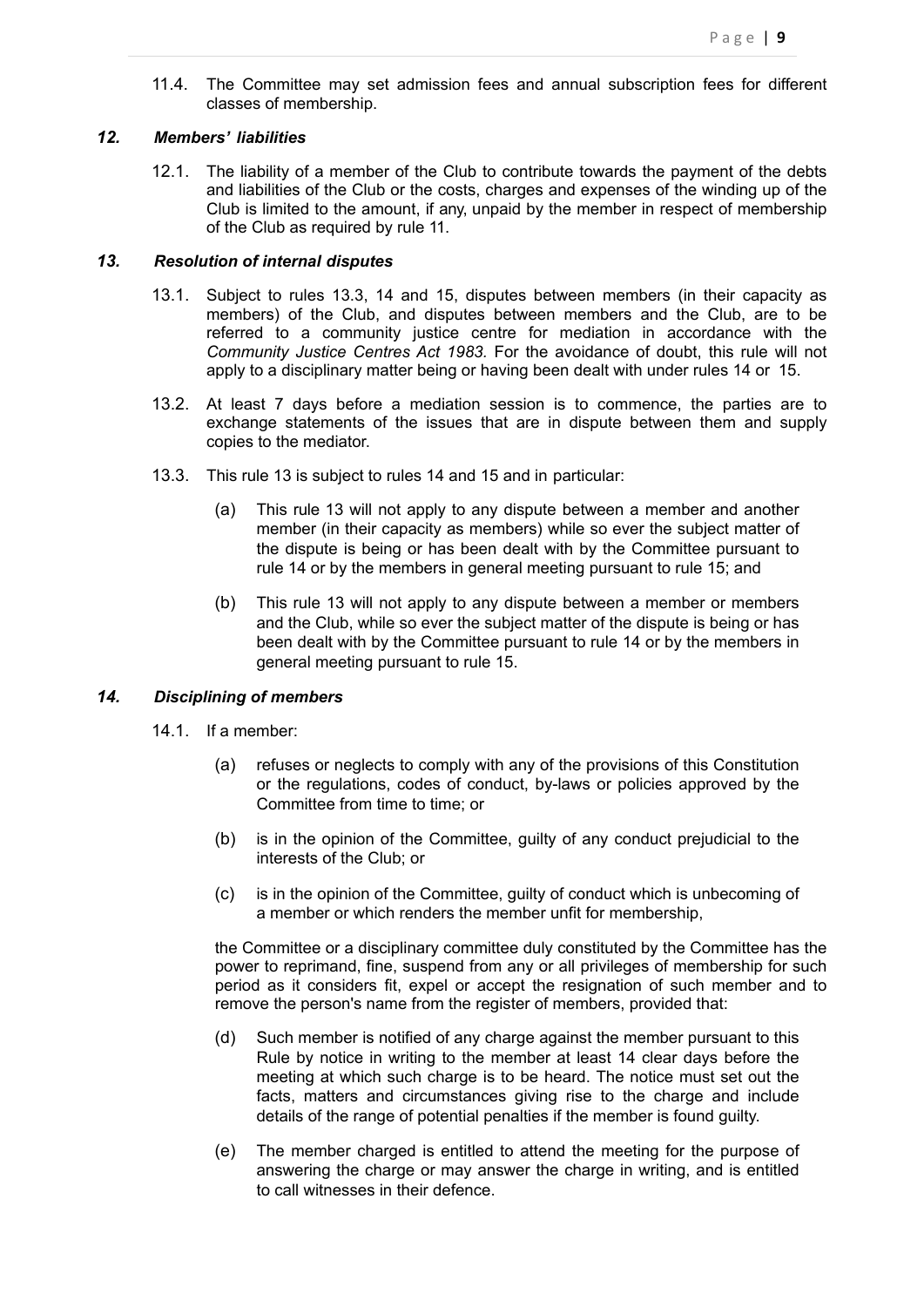- (f) The voting by the members of the Committee or disciplinary committee present at such meeting will be by secret ballot if requested by any member of the Committee or disciplinary committee. No resolution at the meeting is deemed to be passed unless a simple majority of the members of the Committee or disciplinary committee present and voting vote in favour of such resolution.
- (g) After the Committee or disciplinary committee has considered all the evidence it must come to a decision as to the member's guilt or innocence in relation to the charge. Once it has decided the issue of guilt or innocence, the Committee or disciplinary committee must, if the member has been found guilty, inform the member prior to considering any penalty.
- (h) The member charged must be given a further opportunity at the meeting to address the Committee or disciplinary committee in relation to the penalty appropriate to any charge of which the member has been found guilty.
- (i) If the member fails to attend such meeting the charge may be heard and dealt with and the Committee or disciplinary committee may decide on the evidence before it, the member's absence notwithstanding, but having regard to any representations made to it in writing by the member charged.
- (j) In the event that a notice of charge is issued to a member pursuant to paragraph (d) of this Rule, the Committee or disciplinary committee has the power to immediately suspend that member from any or all privileges of membership until the charge is heard and determined or for 5 weeks, whichever is the sooner. Notice of an immediate suspension imposed by the Committee or disciplinary committee on a member must be notified in writing to that member, and may be included in the notice of charge.
- (k) If a disciplinary committee hears and determines a charge under this rule 14.1, a member has the right to appeal to the Committee a finding of guilt and/or penalty imposed by the disciplinary committee by making a written request to the Secretary specifying the grounds of the appeal within 28 days of receiving notification of the disciplinary committee's determination.
- 14.2. The Committee may from time to time make by-laws not inconsistent with this Constitution as it thinks necessary in relation to disciplinary proceedings.

#### *15. Right of appeal of a disciplined member*

- <span id="page-9-0"></span>15.1. The following apply to appeals to the Committee from determinations made by a disciplinary committee on guilt or penalty under rule 14.1:
	- (a) Appeals will be reviewed and determined by the Committee. The Committee must not include any members who made the decision being appealed.
	- (b) The Committee must convene a meeting and determine an appeal outcome within 30 days of receiving the appeal.
	- (c) The Committee must notify the member with the outcome of the appeal meeting within 7 days of the determination of the appeal.
	- (d) A member appealing a finding on guilt or penalty will be entitled to attend the Committee meeting to make submissions regarding the appeal.
	- (e) The Committee may determine an appeal in accordance with rule 14.1(i), if the member fails to appear at the Committee meeting.
	- (f) Any member appealing a finding on guilt or penalty will be entitled to the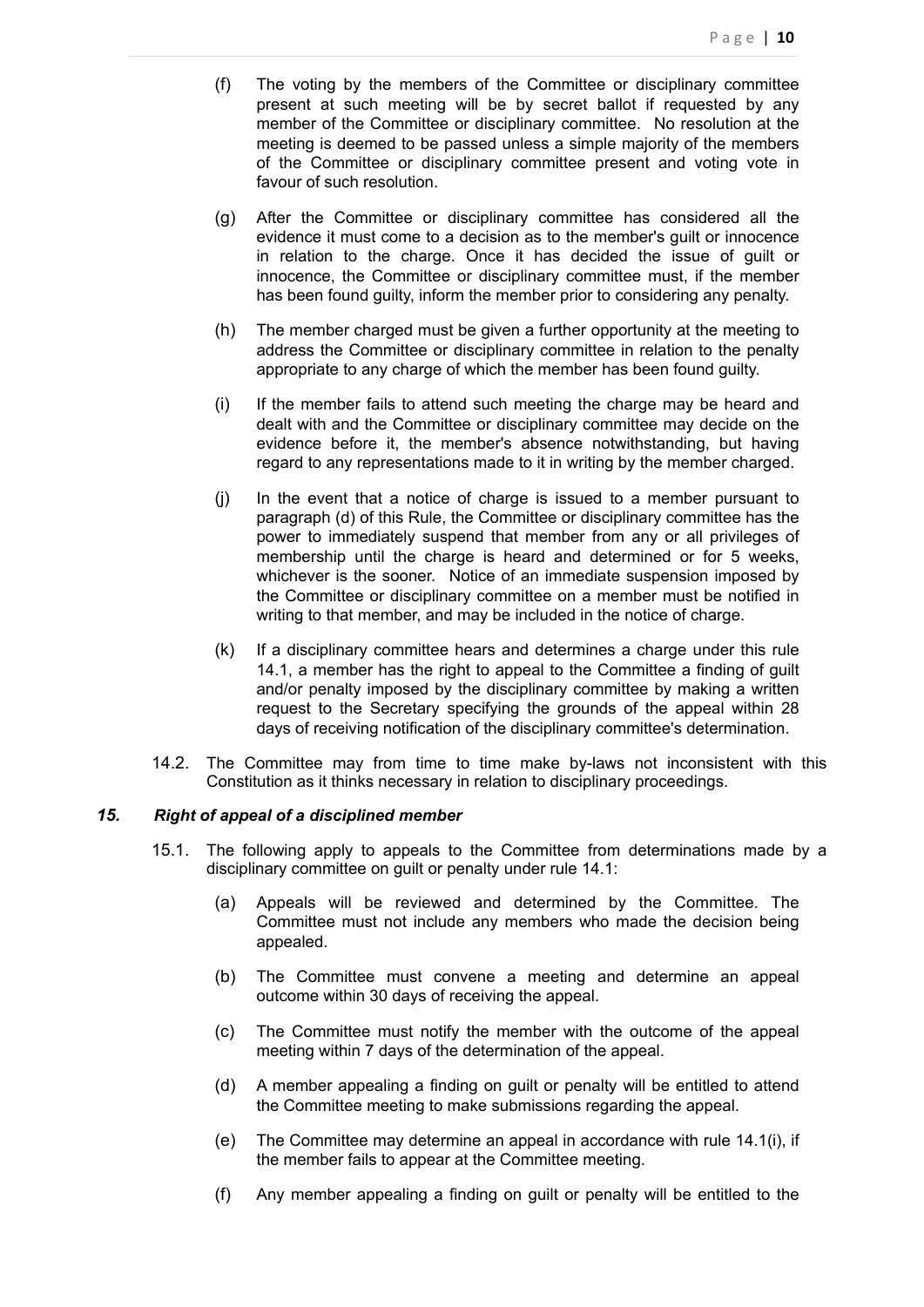rights and privileges of their membership category until such time as notification of their appeal outcome is received.

- (g) No resolution at the appeal is deemed to be passed unless a simple majority of the members of the Committee present and voting vote in favour of such resolution.
- 15.2. The Committee may from time to time make by-laws not inconsistent with this Constitution as it thinks necessary in relation to appeals from determinations made by a disciplinary committee to the Committee.

### <span id="page-10-0"></span>**Part Three–The Committee**

#### <span id="page-10-1"></span>*16. Powers of the Committee, Appointment of the Public Officer and Club's regulations, codes of conduct, by-laws and policies*

- 16.1. The Committee is to be called the Committee of management of the Club and, subject to the Act, the Regulation and these rules and to any resolution passed by the Club in general meeting:
	- (a) is to control and manage the affairs of the Club, and
	- (b) may exercise all such functions as may be exercised by the Club, other than those functions that are required by these rules to be exercised by a general meeting of members of the Club, and
	- (c) has power to perform all such acts and do all such things as appear to the Committee to be necessary or desirable for the proper management of the affairs of the Club.

16.2.

- (a) The Committee shall appoint from time to time a financial member to the position of Public Officer, subject to the consent of the member to the appointment.
- (b) The Public Officer shall be entitled to attend meetings of the Committee and to make representations to the Committee but may not vote on decisions of the Committee
- 16.3. Without derogating from the general powers conferred under this Constitution, the Committee may formulate, issue, adopt, interpret and amend regulations, codes of conduct, policies or by-laws for the proper advancement, management and administration of the Club, the advancement of the purposes of the Club and/or its object including soccer in the local area. Such regulations, codes of conduct, by-laws and policies must be consistent with this Constitution and any policy directives of the Committee.
- 16.4. Amendments, alterations, interpretations or other changes to regulations, codes of conduct, policies or by-laws shall be advised to Members by means of bulletins approved by the Committee and prepared and issued by the Club. The Club shall take reasonable steps to distribute information in the bulletins to Members.
- 16.5. Such regulations, codes of conduct, policies or by-laws and any variations to them are binding on all Members once they are published and distributed in a bulletin.

### *17. Constitution and membership*

<span id="page-10-2"></span>17.1. Subject in the case of the first members of the Committee to section 21 of the Act, the Committee is to consist of office-bearers of the Club, each of whom is to be elected at the annual general meeting of the Club under rule 18. Only Life Members, financial Full Playing Members and financial Social Members may be elected to the Committee.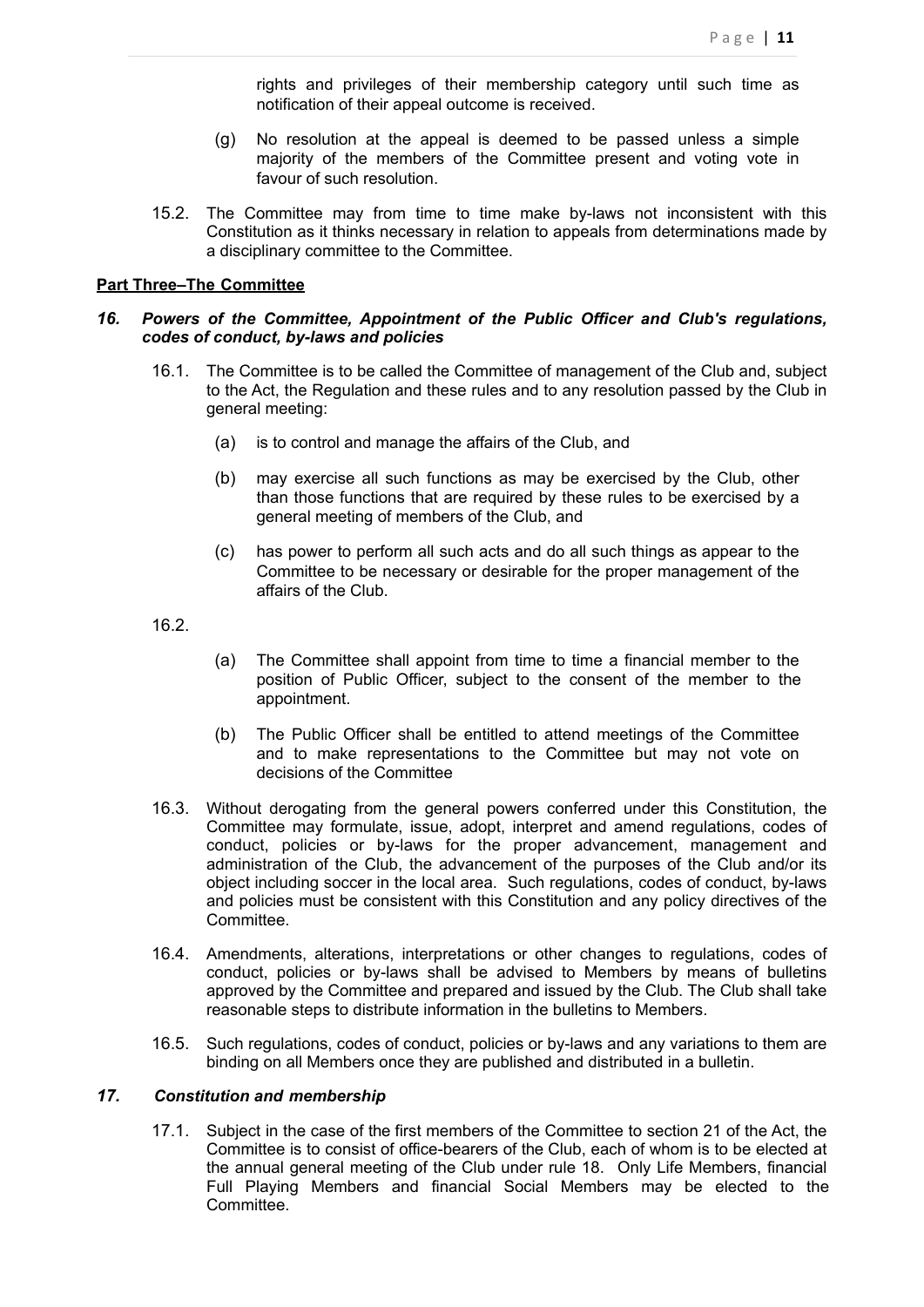- 17.2. The office-bearers of the Club are to be:
	- (a) the President;
	- (b) the Vice-President;
	- (c) the Treasurer;
	- (d) the Secretary; and
	- (e) the Sponsorship and Communications Officer.
- 17.3. Each member of the Committee is, subject to these rules, to hold office until the conclusion of the annual general meeting following the date of the member's election, but is eligible for re-election.
- 17.4. In the event of a casual vacancy occurring in the membership of the Committee, the Committee may appoint a member of the Club to fill the vacancy and the member so appointed is to hold office, subject to these rules, until the conclusion of the annual general meeting next following the date of the appointment.

#### *18. Election of members*

- <span id="page-11-0"></span>18.1. Nominations of candidates for election as office-bearers of the Club or as ordinary members of the Committee:
	- (a) must be made in writing, signed by 2 members of the Club and accompanied by the written consent of the candidate (which may be endorsed on the form of the nomination), and
	- (b) must be delivered to the Secretary of the Club at least 2 days before the date fixed for the holding of the annual general meeting at which the election is to take place.
- 18.2. If the number of nominations received is equal to the number of vacancies to be filled or if there are insufficient nominations received to fill all vacancies on the Committee, then those nominated shall be declared elected only if approved at the annual general meeting by the majority of members entitled to vote for the Committee. If the appointment or election of a candidate is not approved by the meeting, the candidate will not be entitled to take office.
- 18.3. If insufficient nominations are received to fill all vacancies on the Committee, further nominations are to be requested at the annual general meeting. If:
	- (a) the number of additional candidates nominated at the annual general meeting equal the number of vacancies on the Committee, then the procedure in rule 18.2 for approval of the additional nominees by a majority of members shall apply; and
	- (b) the number of additional candidates nominated at the annual general meeting exceed the number of vacancies to be filled, a ballot will be conducted at the annual general meeting.
- 18.4. If there remain insufficient nominations received at the annual general meeting to fill all vacancies on the Committee, or if a candidate is not approved by a majority of members under rule 18.2, any vacant positions remaining on the Committee will be deemed to be casual vacancies under rule 21.
- 18.5. If the number of nominations received exceeds the number of vacancies to be filled, a ballot is to be held.
- 18.6. The ballot for the election of office-bearers and ordinary members of the Committee is to be conducted at the annual general meeting in such usual and proper manner as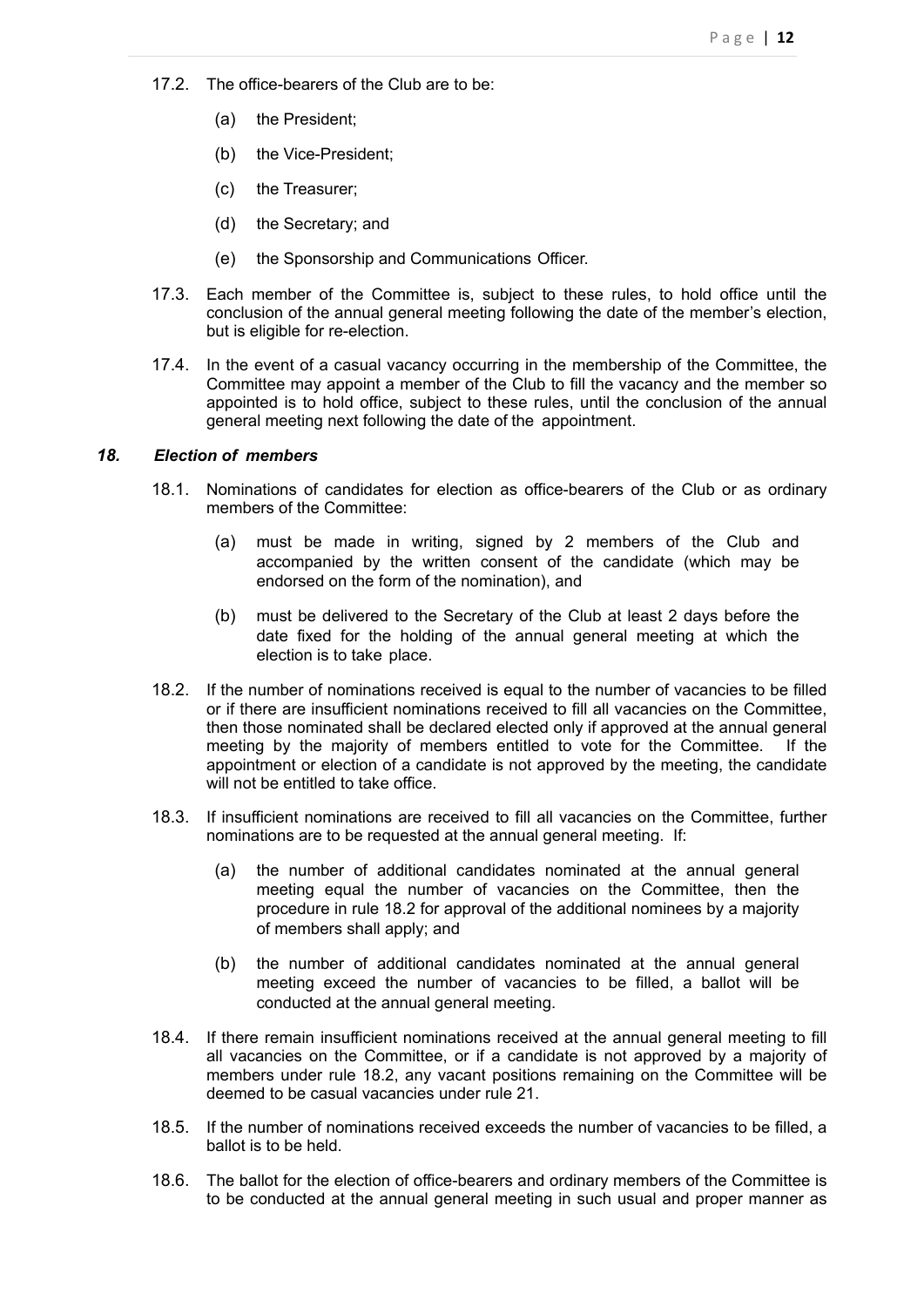the Committee may direct.

#### *19. Secretary*

- <span id="page-12-0"></span>19.1. The Secretary of the Club must, as soon as practicable after being appointed as Secretary, lodge notice with the Club of his or her address.
- 19.2. It is the duty of the Secretary to keep minutes of:
	- (a) all appointments of office-bearers and members of the Committee,
	- (b) the names of members of the Committee present at a Committee meeting or a general meeting, and
	- (c) all proceedings at Committee meetings and general meetings.
- 19.3. Minutes of proceedings at a meeting must be signed by the chairpersons of the meeting.

### *20. Treasurer*

- <span id="page-12-1"></span>20.1. It is the duty of the Treasurer of the Club to ensure:
	- (a) that all money due to the Club is collected and received and that all payments authorised by the Club are made,

and

(b) that correct books and accounts are kept showing the financial affairs of the Club, including full details of all receipts and expenditure connected with the activities of the Club.

## *21. Casual vacancies*

- <span id="page-12-2"></span>21.1. For the purposes of these rules, a casual vacancy in the office of a member of the Committee occurs if the member:
	- (a) dies, or
	- (b) ceases to be a member of the Club, or
	- (c) becomes an insolvent under administration within the meaning of the Corporations Act 2001 of the Commonwealth, or
	- (d) resigns office by notice in writing given to the Secretary, or
	- (e) is removed from office under rule 22, or
	- (f) becomes a mentally incapacitated person, or
	- (g) is absent without the consent of the Committee for 2 consecutive meetings of the Committee or for more than 2 meetings in a period of 2 months.

#### *22. Removal of member*

<span id="page-12-3"></span>22.1. The Club in general meeting may by resolution remove any member of the Committee from the office of member before the expiration of the member's term of office and may by resolution appoint another person to hold office until the expiration of the term of office of the member so removed. If a member of the Committee to whom a proposed resolution referred to in rule 22.1 relates makes representations in writing to the Secretary or President (not exceeding a reasonable length) and requests that the representation be notified to the members of the Club, the Secretary or the President may send a copy of the representations to each member of the Club or, if the representations are not so sent, the member is entitled to require that the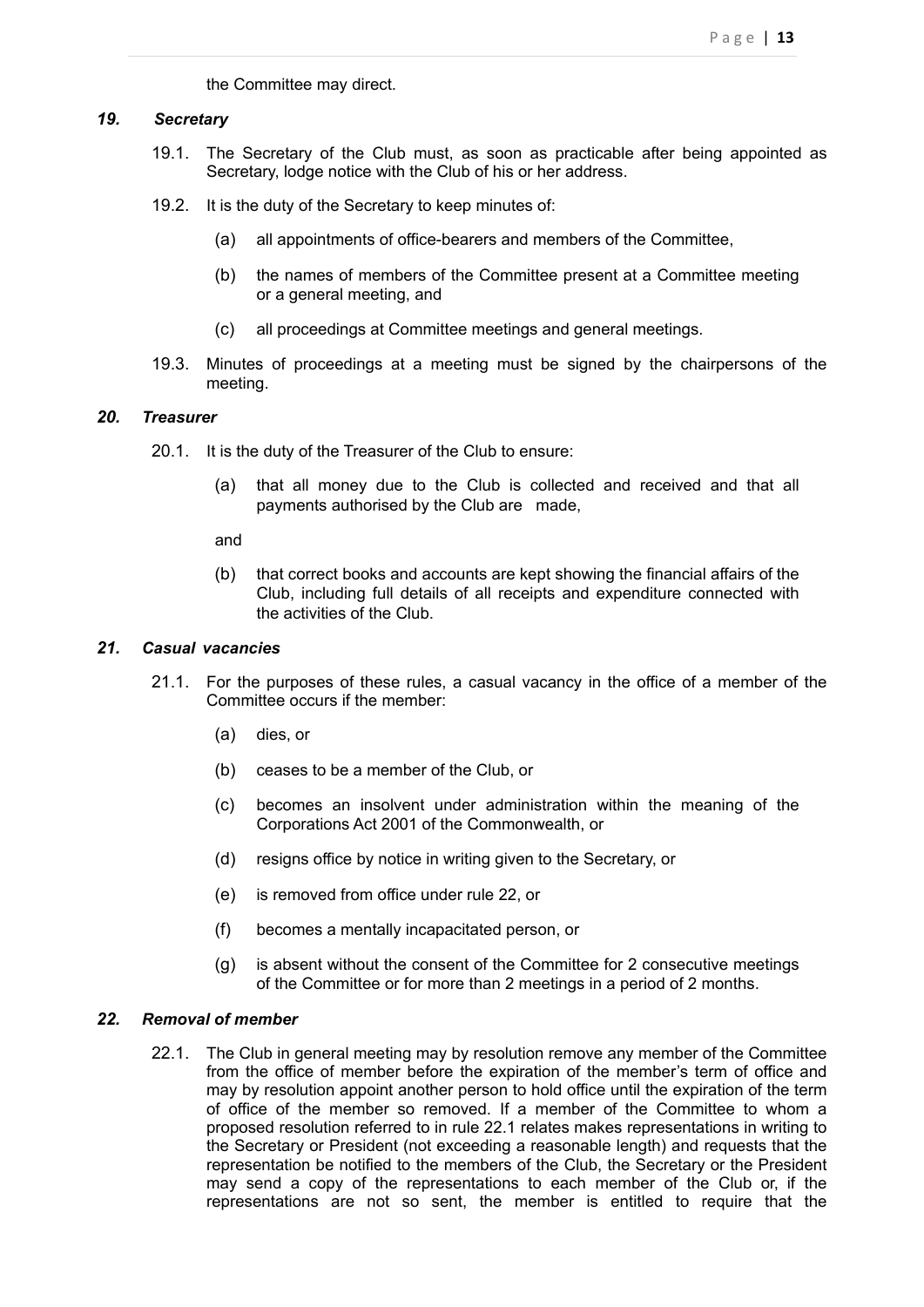representations be read out at the meeting at which the resolution is considered.

#### *23. Meetings and quorum*

- <span id="page-13-0"></span>23.1. The Committee must meet at least 3 times in each period of 12 months at such place and time as the Committee may determine.
- 23.2. Additional meetings of the Committee may be convened by the President or by any member of the Committee.
- 23.3. Oral or written notice of a meeting of the Committee must be given by the Secretary to each member of the Committee at least 48 hours (or such other period as many be unanimously agreed on by the members of the Committee) before the time appointed for the holding of the meeting.
- 23.4. Notice of a meeting given under rule 23.3 must specify the general nature of the business to be transacted at the meeting and no business other than that business is to be transacted at the meeting, except business which the Committee members present at the meeting unanimously agree to treat as urgent business.
- 23.5. Any 3 members of the Committee constitute a quorum for the transaction of the business of a meeting of the Committee.
- 23.6. No business is to be transacted by the Committee unless a quorum is present and if, within half an hour of the time appointed for the meeting, a quorum is not present, the meeting is to stand adjourned to the same place and at the same hour of the same day in the following week.
- 23.7. If at the adjourned meeting a quorum is not present within half an hour of the time appointed for the meeting, the meeting is to be dissolved.
- 23.8. At a meeting of the Committee:
	- (a) the President or, in the President's absence, the Vice-President is to preside, or
	- (b) if the President and the Vice-President are absent or unwilling to act, such one of the remaining members of the Committee as may be chosen by the members present at the meeting is to preside.

#### *24. Delegation by Committee to Sub-Committee*

- <span id="page-13-1"></span>24.1. The Committee may, by instrument in writing, delegate to one or more Sub-Committees (consisting of such member or members of the Club as the Committee thinks fit) the exercise of such of the functions of the Committee as are specified in the instrument, other than:
	- (a) this power of delegation, and
	- (b) a function which is a duty imposed on the Committee by the Act or by any other law.
- 24.2. A function the exercise of which has been delegated to a Sub-Committee under this rule may, while the delegation remains unrevoked, be exercised from time to time by the Sub-Committee in accordance with the terms of the delegation.
- 24.3. A delegation under this section may be made subject to such conditions or limitations as to the exercise of any function, or as to time or circumstances, as may be specified in the instrument of delegation.
- 24.4. Despite any delegation under this rule, the Committee may continue to exercise any function delegated.
- 24.5. Any act or thing done or suffered by a Sub-Committee acting in the exercise of a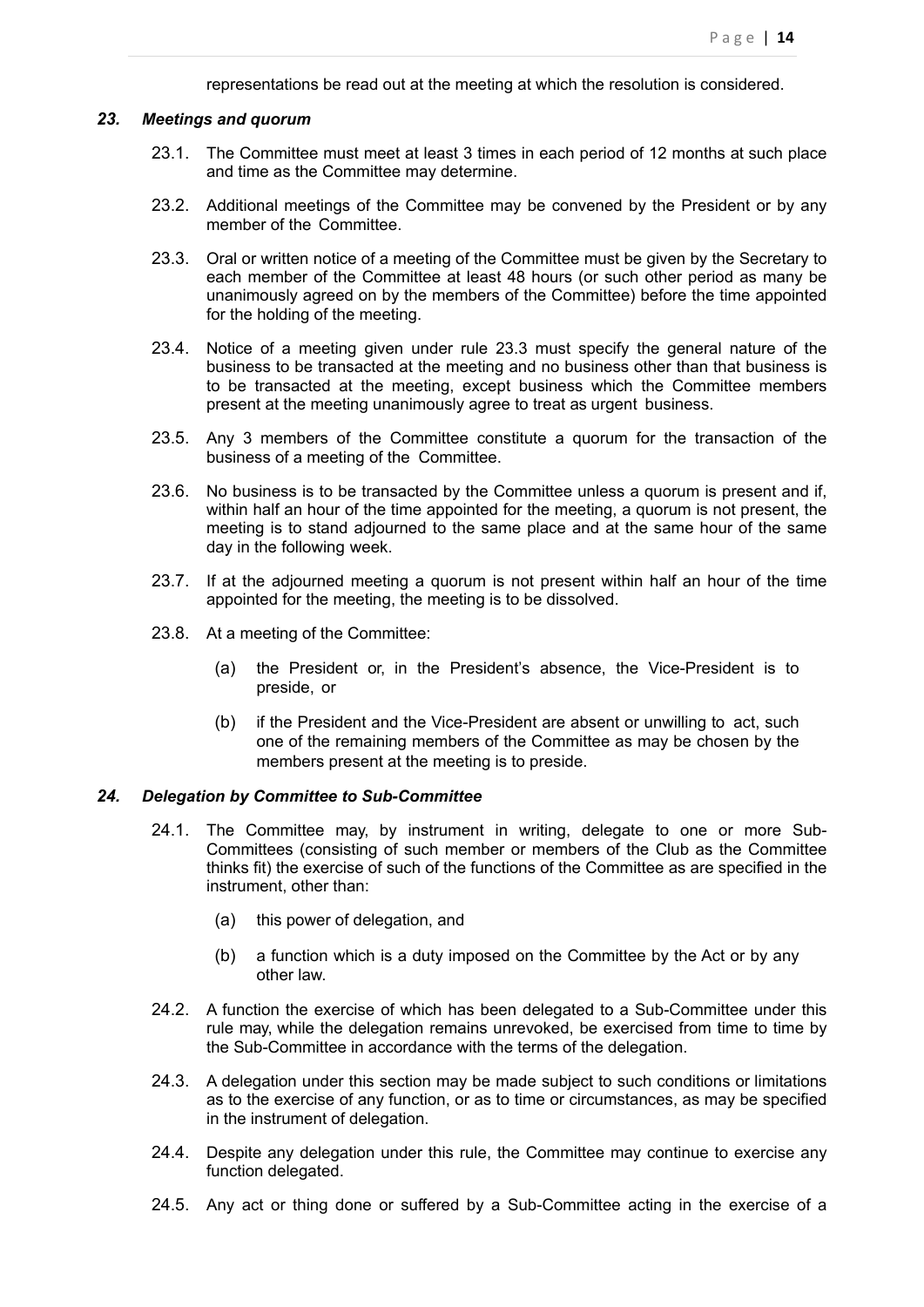delegation under this rule has the same force and effect as it would have if it had been done or suffered by the Committee.

- 24.6. The Committee may, by instrument in writing, revoke wholly or in part any delegation under this rule.
- <span id="page-14-0"></span>24.7. A Sub-Committee may meet and adjourn, as it thinks proper.

#### *25. Voting and decisions*

- 25.1. Questions arising at a meeting of the Committee or of any Sub-Committee appointed by the Committee are to be determined by a majority of the votes of members of the Committee or Sub-Committee present at the meeting.
- 25.2. Each member present at a meeting of the Committee or of any Sub-Committee appointed by the Committee (including the person presiding at the meeting) is entitled to one vote but, in the event of an equality of votes on any question, the person presiding may exercise a second or casting vote.
- 25.3. Subject to rule 23.5, the Committee may act despite any vacancy on the Committee.
- 25.4. Any act or thing done or suffered, or purporting to have been done or suffered, by the Committee or by a Sub-Committee appointed by the Committee, is valid and effectual despite any defect that may afterwards be discovered in the appointment or qualification of any member of the Committee or Sub-Committee.

#### <span id="page-14-1"></span>**Part Four–General Meeting**

### *26. Annual general meetings – holding of*

- <span id="page-14-2"></span>26.1. With the exception of the first annual general meeting of the Club, the Club must, at least once in each calendar year and within the period of 6 months after the expiration of each financial year of the Club, convene an annual general meeting of its members.
- 26.2. The Club must hold its first annual general meeting:
	- (a) within the period of 18 months after its incorporation under the Act, and
	- (b) within the period of 6 months after the expiration of the first financial year of the Club.
- 26.3. Rules 26.1 and 26.2 have effect subject to any extension or permission granted by the Director-General under section 37(2)(b) of the Act or prescribed by the Regulation.

#### *27. Annual general meetings – calling of and business at*

- <span id="page-14-3"></span>27.1. The annual general meeting of the Club is, subject to the Act and to rule 26, to be convened on such date and at such place and time as the Committee thinks fit.
- 27.2. In addition to any other business which may be transacted at an annual general meeting, the business of an annual general meeting is to include the following:
	- (a) to confirm the minutes of the last preceding annual general meeting and of any special general meeting held since that meeting,
	- (b) to receive from the Committee reports on the activities of the Club during the last preceding financial year,
	- (c) to elect office-bearers of the Club and ordinary members of the Committee,
	- (d) to receive and consider the statement which is required to be submitted to members under section 26(6) of the Act.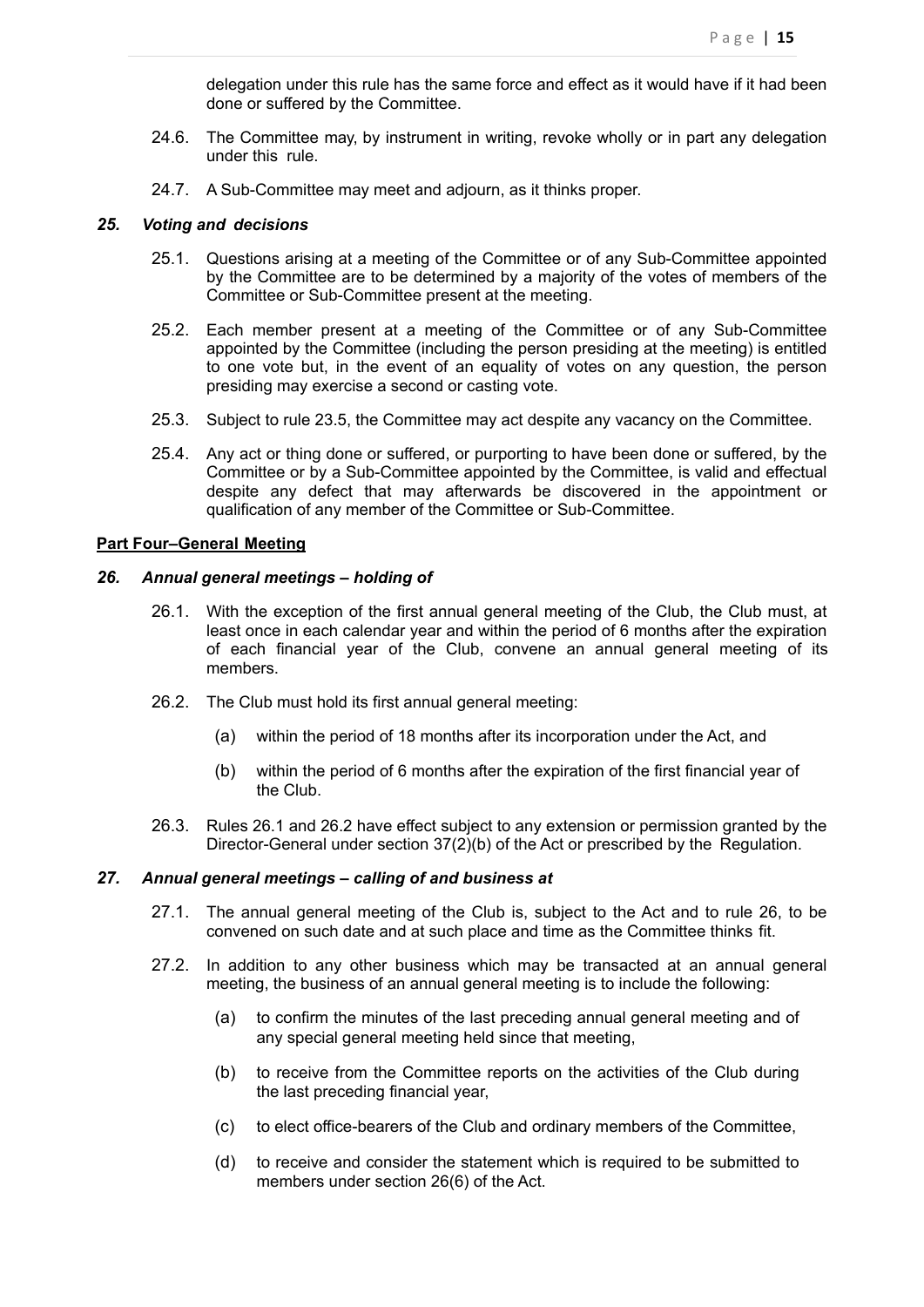<span id="page-15-0"></span>27.3. An annual general meeting must be specified as such in the notice convening it.

#### *28. Special general meetings – calling of*

- 28.1. The Committee may, whenever it thinks fit, convene a special general meeting of the Club.
- 28.2. The Committee must, on the requisition in writing of at least 15 per cent of the total number of members, convene a special general meeting of the Club.
- 28.3. A requisition of members for a special general meeting:
	- (a) must state the purpose or purposes of the meeting, and
	- (b) must be signed by the members making the requisition, and
	- (c) must be lodged with the Secretary, and
	- (d) may consist of several documents in a similar form, each signed by one or more of the members making the requisition.
- 28.4. If the Committee fails to convene a special general meeting to be held within 1 month after that date on which a requisition of members for the meeting is lodged with the Secretary, any one or more of the members who made the requisition may convene a special general meeting to be held not later than 3 months after that date.
- 28.5. A special general meeting convened by a member or members as referred to in rule 28.4 must be convened as nearly as is practicable in the same manner as general meetings are convened by the Committee and any member who consequently incurs expenses is entitled to be reimbursed by the Club for any expense so incurred.

#### *29. Notice*

- <span id="page-15-1"></span>29.1. Except if the nature of the business proposed to be dealt with at a general meeting requires a special resolution of the Club, the Secretary must, at least 14 days before the date fixed for the holding of the general meeting, give a notice to each member specifying the place, date and time of the meeting and the nature of the business proposed to be transacted at the meeting.
- 29.2. If the nature of the business proposed to be dealt with at a general meeting requires a special resolution of the Club, the Secretary must, at least 21 days before the date fixed for the holding of the general meeting, cause notice to be given to each member specifying, in addition to the matter required under rule 29.1, the intention to propose the resolution as a special resolution.
- 29.3. No business other than that specified in the notice convening a general meeting is to be transacted at the meeting except, in the case of an annual general meeting, business which may be transacted under rule 27.2.
- 29.4. A member desiring to bring any business before a general meeting may give notice in writing of that business to the Secretary who must include that business in the next notice calling a general meeting given after receipt of the notice from the member.

## *30. Procedure*

- <span id="page-15-2"></span>30.1. No item of business is to be transacted at a general meeting unless a quorum of members entitled under these rules to vote is present during the time the meeting is considering that item.
- 30.2. Five members present in person (being members entitled under these rules to vote at a general meeting) constitute a quorum for the transaction of the business of a general meeting.
- 30.3. If within half an hour after the appointed time for the commencement of a general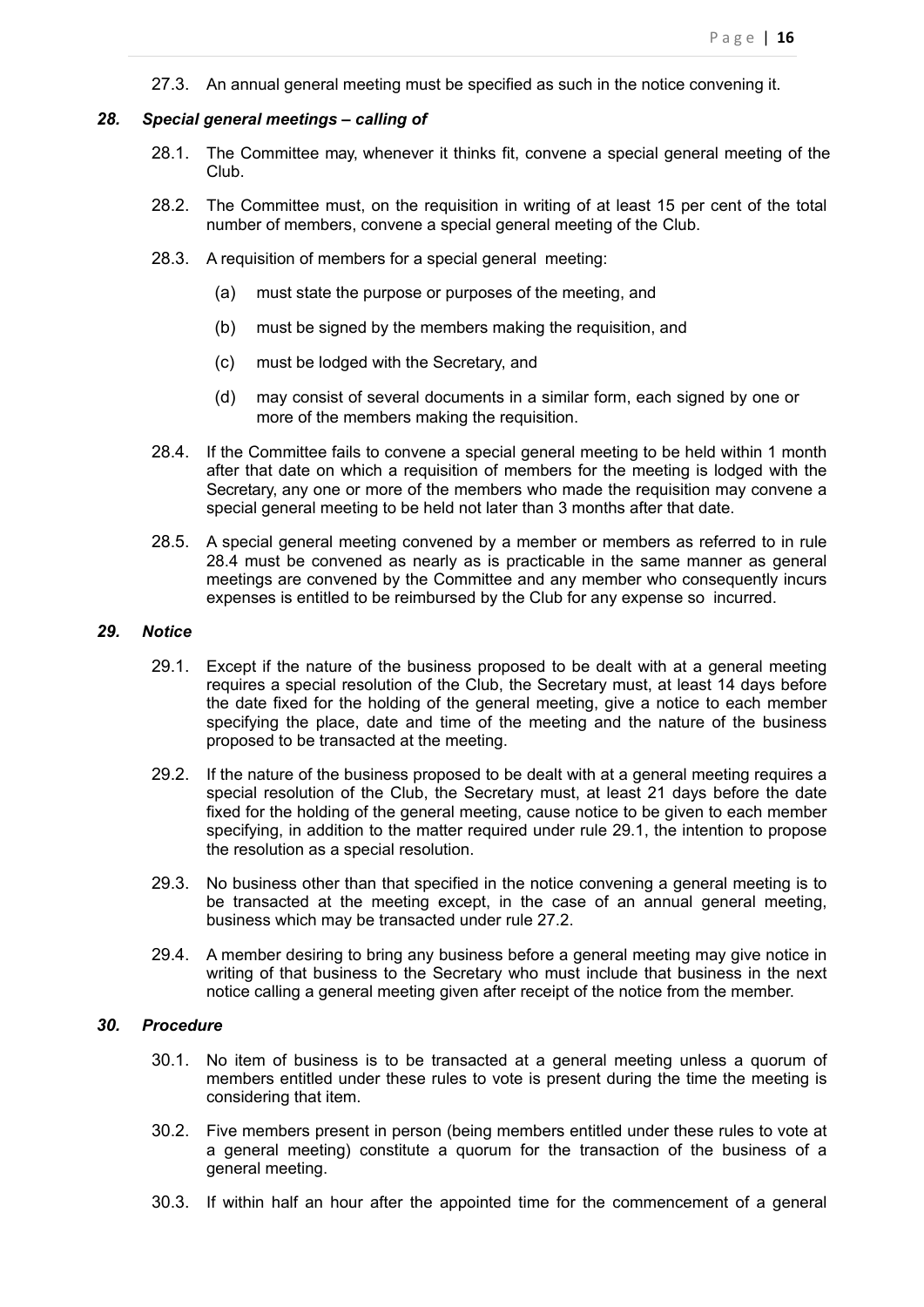meeting a quorum is not present, the meeting:

- (a) if convened on the requisition of members, is to be dissolved, and
- (b) in any other case, is to stand adjourned to the same day in the following week at the same time and (unless another place is specified at the time of the adjournment by the person presiding at the meeting or communicated by written notice to members given before the day to which the meeting is adjourned) at the same place.
- 30.4. If at the adjourned meeting a quorum is not present within half an hour after the time appointed for the commencement of the meeting, the members present (being at least 3) is to constitute a quorum.

#### *31. Presiding member*

- <span id="page-16-0"></span>31.1. The President or, in the President's absence, the Vice-President, is to preside as chairperson at each general meeting of the Club.
- 31.2. If the President and the Vice-President are absent or unwilling to act, the members present must elect one of their number to preside as chairperson at the meeting.

## *32. Adjournment*

- <span id="page-16-1"></span>32.1. The chairperson of a general meeting at which a quorum is present may, with the consent of the majority of members present at the meeting, adjourn the meeting from time to time and place to place, but no business is to be transacted at an adjourned meeting other than the business left unfinished at the meeting at which the adjournment took place.
- 32.2. If a general meeting is adjourned for 14 days or more, the Secretary must give written or oral notice of the adjourned meeting to each member of the Club stating the place, date and time of the meeting and the nature of the business to be transacted at the meeting.
- 32.3. Except as provided in rules 32.1 and 32.2, notice of an adjournment of a general meeting or of the business to be transacted at an adjourned meeting is not required to be given.

#### *33. Making of decisions*

- <span id="page-16-2"></span>33.1. A question arising at a general meeting of the Club is to be determined on a show of hands and, unless before or on the declaration of the show of hands a poll is demanded, a declaration by the chairperson that a resolution has, on a show of hands, been carried or carried unanimously or carried by a particular majority or lost, or an entry to that effect in the minute book of the Club, is evidence of the fact without proof of the number or proportion of the votes recorded in favour of or against that resolution.
- 33.2. At a general meeting of the Club, a poll may be demanded by the chairperson or by at least 3 members present in person or by proxy at the meeting.
- 33.3. If a poll is demanded at a general meeting, the poll must be taken;
	- (a) immediately in the case of a poll which relates to the election of the chairperson of the meeting or to the question of an adjournment, or
	- (b) in any other case, in such manner and at such time before the close of the meeting as the chairperson directs,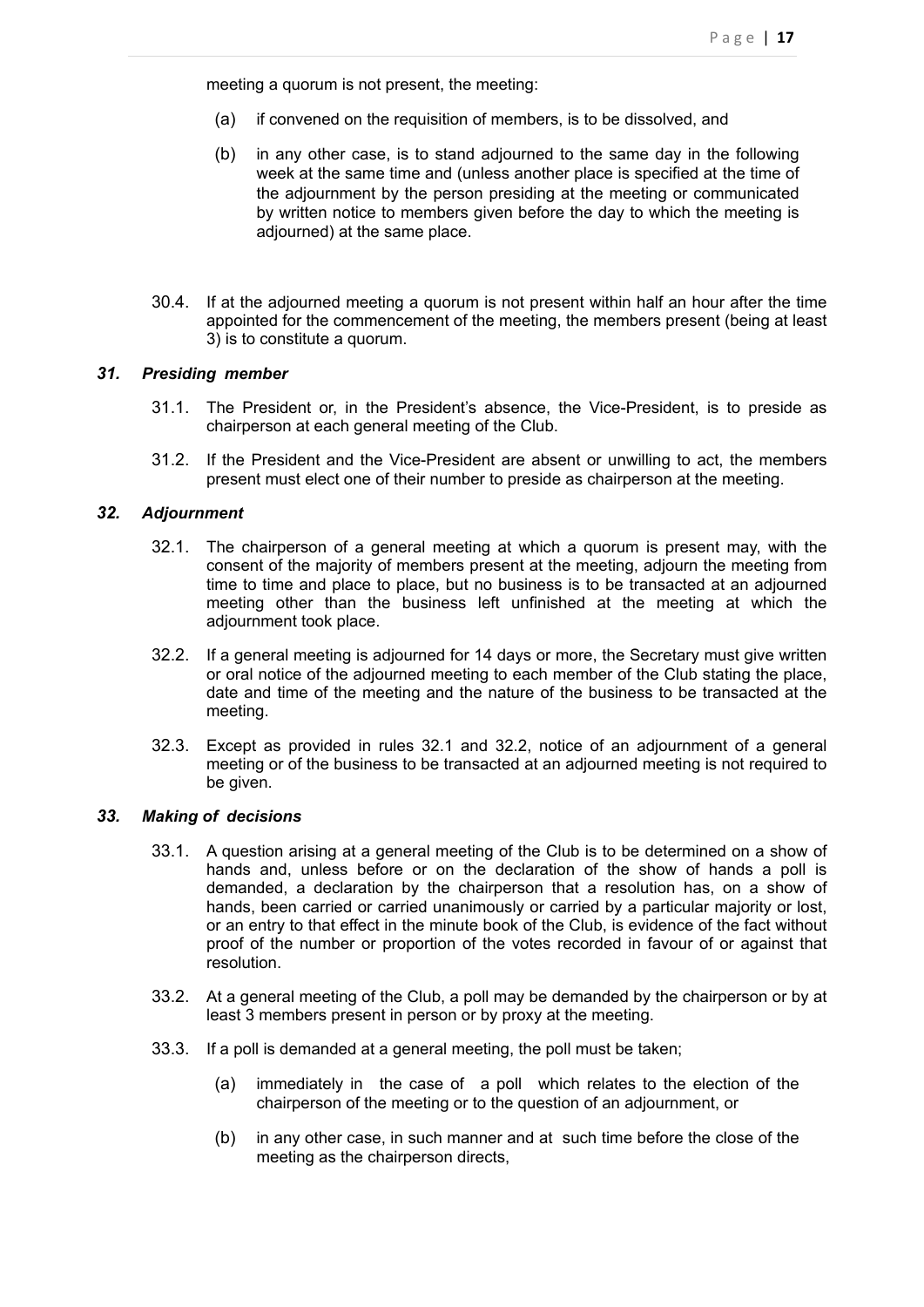and the resolution of the poll on the matter is taken to be the resolution of the meeting on that matter.

#### *34. Special resolution*

- <span id="page-17-0"></span>34.1. A resolution of the Club is a special resolution:
	- (a) if it is passed by a majority which comprises at least three-quarters of such members of the Club as, being entitled under these rules so to do, vote in person or by proxy at a general meeting of which at least 21 days' written notice specifying the intention to propose the resolution as a special resolution was given in accordance with these rules, or
	- (b) where it is made to appear to the Director-General that it is not practicable for the resolution to be passed in the manner specified in paragraph (a) if the resolution is passed in a manner specified by the Director-General.

#### *35. Voting*

- <span id="page-17-1"></span>35.1. On any question arising at a general meeting of the Club a member has one vote only.
- 35.2. All votes must be given personally or by proxy but no member may hold more than 3 proxies.
- 35.3. In the case of an equality of votes on a question at a general meeting, the chairperson of the meeting is entitled to exercise a second or casting vote.
- 35.4. A member or proxy is not entitled to vote at any general meeting of the Club unless all money due and payable by the member or proxy to the Club has been paid.
- 35.5. The rights of members to attend and to vote at General Meetings of the Club;
	- (a) All financial members have the right to attend General Meetings of the Club;
	- (b) Subject to rule 35.5(c), only financial Full Playing Members, financial Social Playing Members and Life Members may vote on the election of the Committee and on any resolution put to a General Meeting, including Special Resolutions; and
	- (c) Supporter Members may not vote on the election of the Committee or on any resolution put to a General Meeting, including Special Resolutions, except that those financial Supporter Members who at the date of the Special Resolution adopting Rule 35.5 are entered in the register of members of the Club may vote on the election of the Committee and on any resolution put to a General Meeting, including Special Resolutions.

#### *36. Appointment of proxies*

- <span id="page-17-2"></span>36.1. Each member is to be entitled to appoint another member as proxy by notice, which must be in the possession of the proxy at the meeting.
- 36.2. The notice appointing the proxy is to be in the form set out in Appendix 2 to these rules.

## <span id="page-17-3"></span>**Part Five–Miscellaneous**

#### *37. Insurance*

<span id="page-17-4"></span>37.1. The Club may effect and maintain insurance.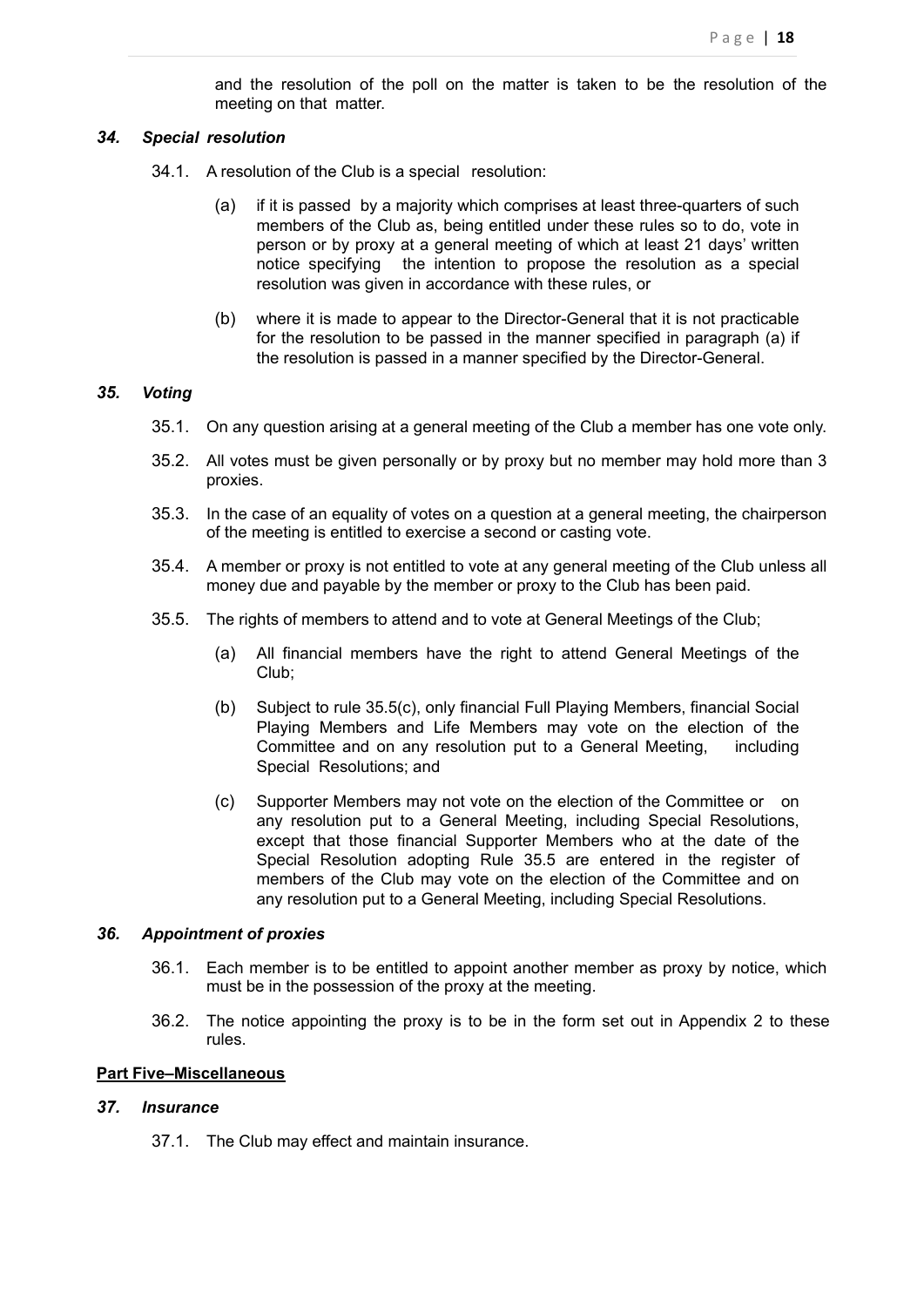#### *38. Membership of and Affiliation with other organisations*

<span id="page-18-0"></span>38.1. The Club may become a member of, or affiliate with, any other organisation consistent with the pursuit of the objectives outlined in rule 2.

#### *39. Funds – source*

- <span id="page-18-1"></span>39.1. The funds of the Club are to be derived from entrance fees and annual subscriptions of members, donations and, subject to any resolution passed by the Club in general meeting, such other sources as the Committee determines.
- 39.2. All money received by the Club must be deposited as soon as practicable and without deduction to the credit of the Club's bank account.
- 39.3. The Club must as soon as practicable after receiving any money, issue an appropriate receipt.

#### *40. Funds – management*

- <span id="page-18-2"></span>40.1. Subject to any resolution passed by the Club in general meeting, the funds of the Club are to be used in pursuance of the objects of the Club in such manner as the Committee determines.
- 40.2. The assets and income of the Club shall be applied solely in furtherance of its abovementioned objectives and no portion shall be distributed directly or indirectly to the members of the Club except as bona fide compensation for services rendered or expenses incurred on behalf of the Club.
- 40.3. All cheques, drafts, bills of exchange, promissory notes and other negotiable instruments must be signed by any 2 members of the Committee or employees of the Club, being members or employees authorised to do so by the Committee.

#### *41. Alteration of objects and rules*

<span id="page-18-3"></span>41.1. The statement of objects and these rules may be altered, rescinded or added to only by a special resolution of the Club.

#### *42. Common seal and execution of documents*

- <span id="page-18-4"></span>42.1. The common seal of the Club must be kept in the custody of the public officer.
- 42.2. The common seal must not be affixed to any instrument except by the authority of the Committee and the affixing of the common seal must be attested by the signatures either of 2 members of the Committee or of 1 member of the Committee and of the public officer or Secretary.
- 42.3. The Club may execute a document (including a deed) without using the common seal if that document is signed by:
	- (a) 2 Committee members; or
	- (b) 1 Committee member and the public officer or Secretary.
- 42.4. The Club must not execute a document (whether with or without using the common seal) except by the authority of a resolution passed at a meeting of the Committee previously given.

### *43. Custody of books*

<span id="page-18-5"></span>43.1. Except as otherwise provided by these rules, the books, records and other documents relating to the Club must be kept under the custody or control of the Committee. .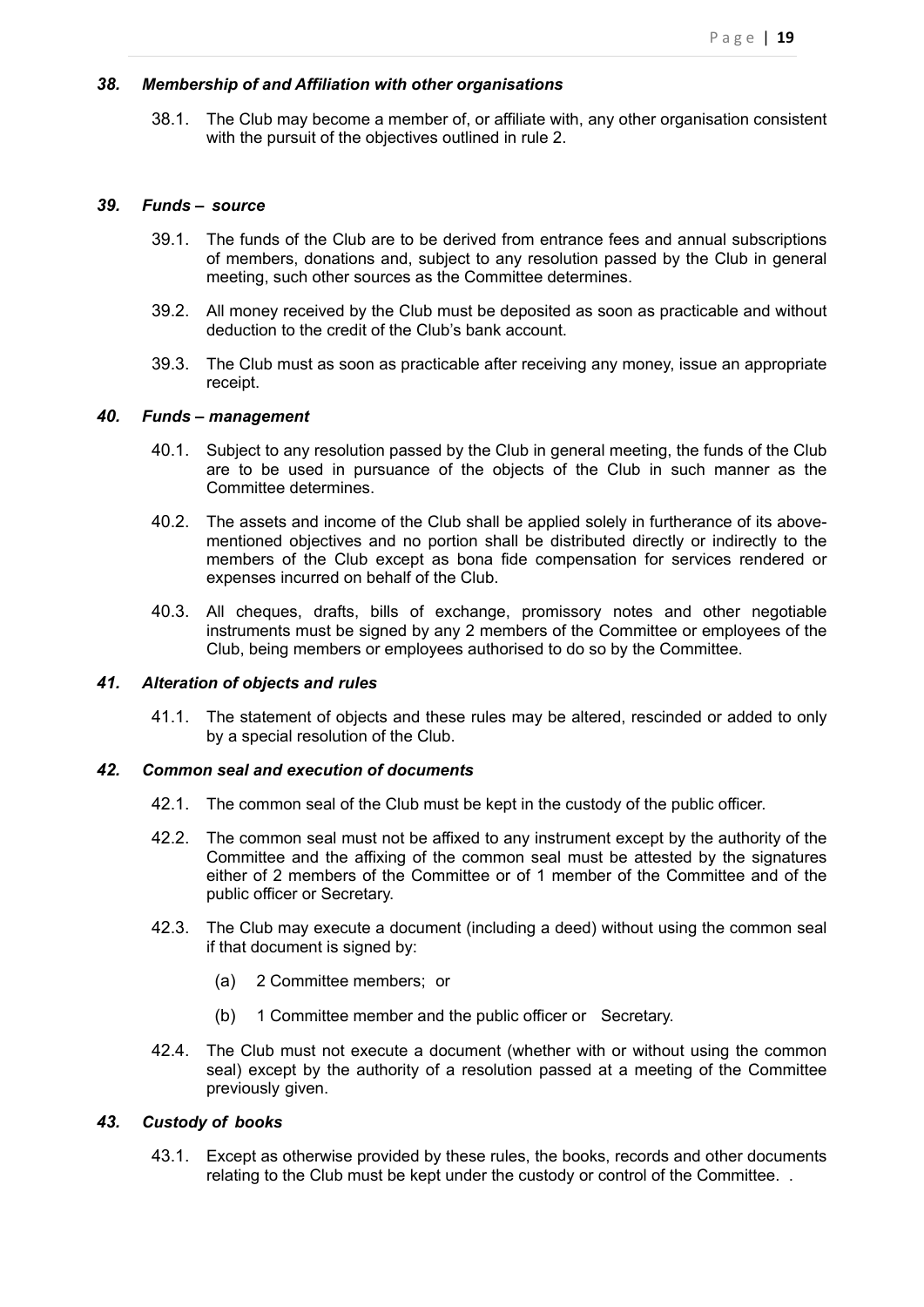#### *44. Inspection of books*

<span id="page-19-0"></span>44.1. The records, books and other documents of the Club must be open to inspection, free of charge, by a member of the Club at any reasonable hour.

#### *45. Service of notices*

- <span id="page-19-1"></span>45.1. For the purpose of these rules, a notice may be served on or given to a person:
	- (a) by delivering it to the person personally, or
	- (b) by sending it by pre-paid post to the address of the person, or
	- (c) by sending it by facsimile transmission or some other form of electronic transmission (including email) to an address specified by the person for giving or serving the notice.
- 45.2. For the purpose of these rules, a notice is taken, unless the contrary is proved, to have been given or served:
	- (a) in the case of a notice given or served personally, on the date on which it is received by the addressee, and
	- (b) in the case of a notice sent by pre-paid post, on the date when it would have been delivered in the ordinary course of post, and
	- (c) in the case of a notice sent by facsimile transmission or some other form of electronic transmission, on the date it was sent, or if the machine from which the transmission was sent produces a report indicating that the notice was sent on a later date, on that date.

#### *46. Dissolution*

<span id="page-19-2"></span>46.1. In the event of the Club being dissolved, the amount that remains after such dissolution and the satisfaction of all debts and liabilities shall be transferred to any association or club with similar purposes which is not carried on for the profit or gain of its individual members.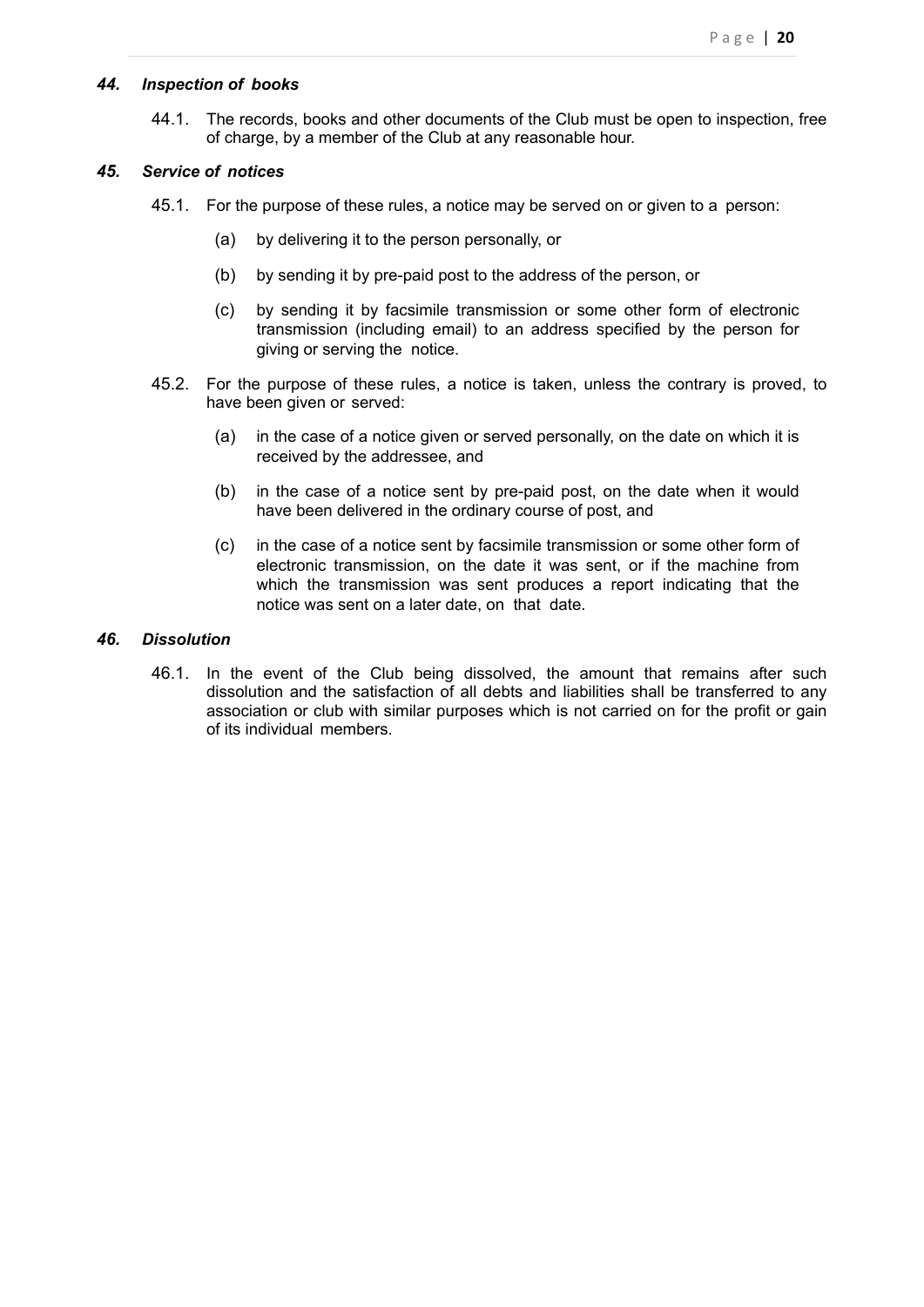## <span id="page-20-0"></span>**Appendices**

# **Appendix 1 - Life Members**

COIDAN, Mitchell

MEARS, Gavin

MOUAKKASSA, Sherif

ROPPOLO, Joseph